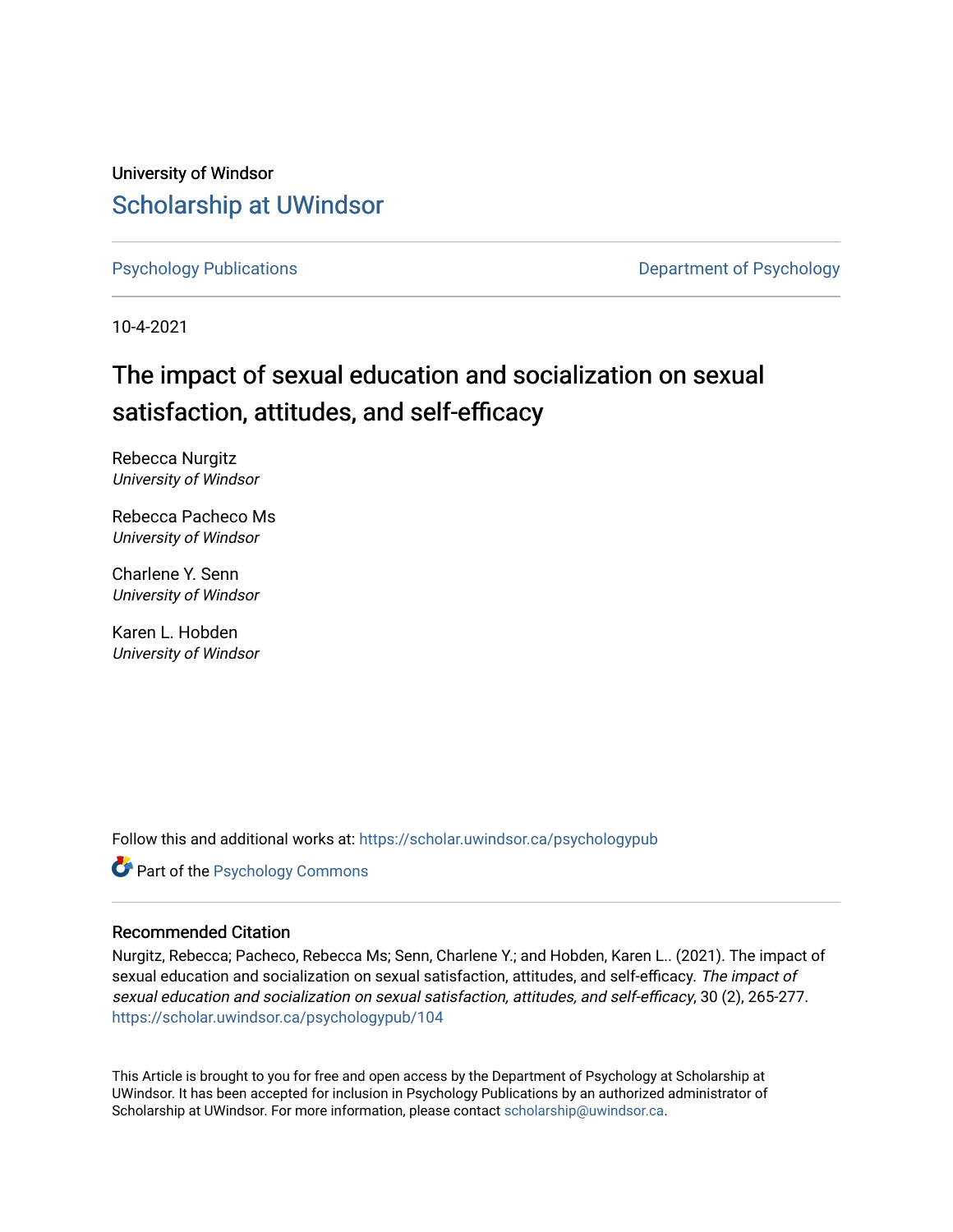# <span id="page-1-0"></span>The impact of sexual education and socialization on sexual satisfaction, attitudes, and self-efficacy

Rebecca Nurgitz, Rebecca A. Pacheco, Charlene Y. Senn, and Karen L. Hobden

Department of Psychology, University of Windsor, Windsor, Ontario, Canada

 This study examined the relation between school-based sexual education and parental messages about sex received in adolescence, and sexual attitudes and experiences in young adulthood. Participants—99 Canadian undergraduate students aged 17–25 years reported that their sexual education largely focused on traditional topics (e.g., negative health outcomes, physiology, etc.), while social and emotional topics were less likely to be formally covered. Parental sexual socialization that was more comfortable and accepting of teen sexuality was related to more permissive sexual attitudes in young adults, but was unrelated to self-efficacy or sexual satisfaction. When all variables were examined using hierarchical regression, sexual education and parental socialization did not predict sexual satisfaction. However, mediation analysis revealed an indirect effect of sexual self-efficacy on the relation between sexual education and sexual satisfaction. More comprehensive and higher-quality sexual education increased sexual self-efficacy, which was then related to higher sexual satisfaction beyond the role of gender and relationship status. This provides insight into the mechanism by which sexual education in Canada may impact sexual satisfaction. The influence of parental socialization and schoolbased sexual education are apparent and complementary. Both sources of information and values (parents/school) offered benefits for young adults' positive sexual attitudes, but school-based education appears to be key. How sexual education is delivered (e.g., if teachers are knowledgeable and comfortable discussing topics) may be even more important than the content itself. These findings suggest that prioritizing teacher training to improve their comfort with delivery of sexual education programming would improve adolescents and young adults' sexual lives.

**KEYWORDS:** Sexual attitudes, sexual education, sexual satisfaction, socialization

tudes and behaviour. Our goal was to investigate the relationship intercourse by the age of 16 ([Statistics Canada, 2015](#page-13-0)). between aspects of school sex education (e.g., the comprehen- With the vast amount of information available on the in-

Young people learn about sex from a variety of sources, includ-<br>that accompany it (Arain et al., 2013, [Moore & Rosenthal, 2007](#page-12-0), ing their peers, parents, and information online. The messages [Peper & Dahl 2013\)](#page-12-0). This process creates a cascade of reproducyoung people are exposed to during adolescence influence sexual tive and non-reproductive transformations, ultimately leading behaviour, attitudes ([Marston & King, 2006](#page-12-0)), and sexual enjoy- to physical growth and sexual maturation (Arain et al., 2013; ment ([Galinsky & Sonenstein, 2011](#page-11-0), [2013](#page-11-0)). The current study [Fortenberry, 2013](#page-11-0); [Moore & Rosenthal, 2007](#page-12-0)). It is not surprisexamined two sources of adolescents' sexual knowledge and ing, therefore, that most people start learning about sexuality values in a Canadian sample: formal sex education presented in and sexual behaviour during adolescence (e.g., [de Graaf et al.,](#page-11-0) schools and parents' socialization of their children's sexual atti- [2009](#page-11-0)), with one-quarter of Canadian youth engaging in sexual

siveness of topics covered, quality of delivery) and the sexual ternet, sexually explicit material is more accessible than ever. socialization received from parents on adolescents' current sexual Research from numerous countries, including Canada, has attitudes, sexual self-efficacy, and sexual satisfaction. shown that a sizable minority of youth deliberately seek out por-Adolescence is a time of discovery—characterized by transi- nographic content online ([Farré et al., 2020](#page-11-0); [Owens et al., 2012](#page-12-0); tion, physical and cognitive changes, the exploration of new ex- [Peter & Valkenburg, 2016](#page-12-0); [Rowland & Urib, 2020](#page-13-0)). Learning periences, and the development of one's sense of identity [\(Dahl](#page-10-0) about sex from pornography can be problematic for several rea[et al., 2018](#page-10-0); [de Graaf et al., 2009](#page-11-0); [Sharp et al., 2007](#page-13-0)). One defin-<br>sons. First, mainstream pornography reinforces sexist and racist ing feature of adolescence is puberty and the hormonal changes assumptions about sexuality and contains a high proportion of

This article is based on the BA thesis completed by Pacheco (2020).

**CORRESPONDENCE** concerning this article should be addressed to Charlene Senn, Department of Psychology, University of Windsor, 401 Sunset Avenue, Windsor, Ontario N9B 3P4, Canada. E-mail: [csenn@uwindsor.ca](mailto:csenn@uwindsor.ca)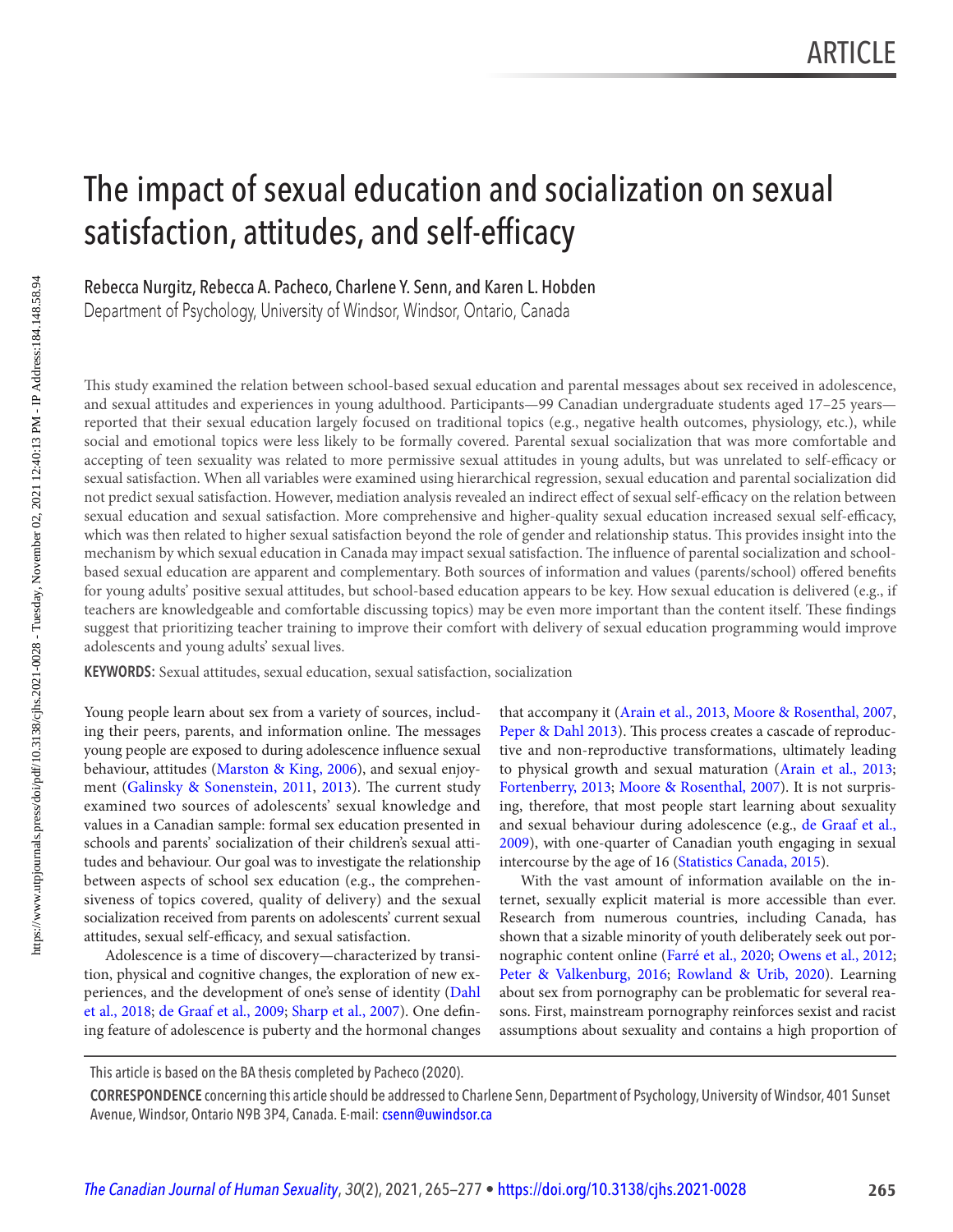<span id="page-2-0"></span>sexually explicit content that features dehumanization of and violence against women (e.g., [Bridges et al., 2010;](#page-10-0) [Cowan, 1995](#page-10-0); [Fritz et al., 2020](#page-11-0)). Second, pornography is made for entertainment, not instructional purposes. The information depicted is often exaggerated, unrealistic ([Rothman et al., 2021](#page-12-0)), and rarely portrays safer sex practices ([Vogel, 2011](#page-13-0)). This may be an issue, as one study (albeit with a small sample size) found that young people tend to imitate the behaviours seen in pornography (e.g., not using condoms)—especially, in the absence of adequate sexual education (Rothman et al., 2015). Research by Wright et al. (2019) with adult men suggests that these effects of pornography are present only for those who believe pornography is a good source of sexual information. This belief may be more likely when information from other sources is lacking. Relatedly, Wright et al.'s (2020) analysis from a United States national, representative sample of adolescents found that parental communication mitigated the effect of pornography on condom disuse. In other words, the more parents talked to their kids about sex, the less likely pornography was to influence teenagers' decisions around not using condoms during sex.

Children learn about sexuality, modesty, gender norms, physical development, and sexual behaviours from a variety of sources, including their parents ([Jerman & Constantine, 2010](#page-11-0); [Tolman](#page-13-0) [& McClelland, 2011](#page-13-0)). Indeed, many parents believe they have a responsibility to educate their children about sexuality and prevent negative sexual health consequences ([Diiorio et al., 2003](#page-11-0); [Wilson et al., 2010](#page-13-0)). How parents talk with their kids about sex can influence adolescents' attitudes toward sex, sexual self-efficacy ([Goldman, 2008](#page-11-0); [Rogers, 2017](#page-12-0)), and decisions around sexual activity (Aspy et al., 2007; [Widman et al., 2016\)](#page-13-0). Sexual self-efficacy refers to the confidence in one's ability to engage in or avoid various sexual practices or situations (Koch et al., 2013). This may involve the ability to use contraceptives or to avoid unwanted sexual situations.

In his systematic review of research on parent-adolescent communication and risky sexual behaviours, Rogers (2017) proposed that sexual attitudes, perceived norms, and sexual self-efficacy mediate the relationship between parental sexual socialization and adolescent sexual intentions which, subsequently, influence behaviour change. He found support for the role of sexual attitudes and sexual self-efficacy as the mechanisms by which parental sexual socialization impacts adolescent sexual intentions and behaviour (although it should be noted that most studies reviewed were based on parents and teens in the United States). Schalet (2011) argued that positive parental-adolescent communication about sexuality can foster feelings of support, self-awareness, and increased acceptance of sexual behaviours in adolescents. Following this reasoning, encouraging teenagers to acknowledge their own sexuality, would make them better able to plan for and negotiate sexual interactions, and more likely to seek out guidance when needed. This would set the stage for positive sexual experiences and outcomes—primarily, through the development of sexual autonomy and self-efficacy.

Sexual autonomy (i.e., understanding sexual pleasure and desire, communicating boundaries and wishes, and learning how to engage in sexual activity) is an important component

of adolescents' sexual socialization ([Schalet, 2011](#page-13-0)). According to Schalet (2011) sexual autonomy brings with it the realization that youths' sexual desires are distinct from those of others engendering feelings of control over their decisions to engage in sexual activity or not. This sense of control helps youth take a slower approach to sex—allowing them to evaluate their desires, better navigate intimate situations, and move forward when comfortable (Schalet, 2011). Greater confidence, knowledge, and perceived control may also culminate in greater sexual satisfac-tion ([Schalet, 2011](#page-13-0)). Schalet's (2011) reasoning is supported by de Graaf and colleagues' (2005; as cited in [de Graaf et al., 2009](#page-11-0)) study in which Dutch youth who reported greater autonomy were more likely to describe their first sexual experiences as enjoyable, wanted, and well-timed.

Despite feeling obligated to talk to their children about sex, many parents find it difficult to do so ([Diiorio et al., 2003](#page-11-0); [Malacane](#page-12-0)  [& Beckmeyer, 2016](#page-12-0); [Widman et al., 2016\)](#page-13-0). The reasons for this discomfort are varied. According to Malacane and Beckmeyer (2016), parents may not feel knowledgeable or comfortable enough to engage in conversation about sexual health. When they do broach the subject, parents tend to discuss topics indirectly, superficially, or fail to discuss important topics altogether (e.g., birth control or pleasure). Parents may also avoid discussing sexual health because of concerns around age-appropriateness of the content. Because parents are rarely adolescents' primary resource for sexual health information, the need for formal sexual health education is evident [\(Malacane & Beckmeyer, 2016](#page-12-0)).

In fact, research shows that the majority of youth in Canada and the United Kingdom reported school to be the most useful and preferred source of information regarding sexuality ([Boyce](#page-10-0) [et al., 2003](#page-10-0); [Coleman & Testa, 2007](#page-10-0); [Newby et al., 2012](#page-12-0)). [Cohen](#page-10-0) and colleagues (2004) surveyed Canadian teachers and found that 93% supported sexual health education being provided in schools. Interestingly, only 35% of these teachers were trained to teach sexual health, even though most of them (85%) were required to teach the topic. This is disconcerting, as research shows that it is important to students that teachers are comfortable discussing sexual health topics ([Byers et al., 2013](#page-10-0)).

Sex education has long been a subject of debate in Canada. For example, in 2015, Premier Kathleen Wynne introduced an updated curriculum in Ontario that included information on diversity, sexting, and consent [\(Bialystok, 2019](#page-10-0)). A small but vocal group of parents and conservative politicians criticized the program and, in 2018, the new Premier, Doug Ford, repealed Wynne's curriculum and reinstated the previous and outdated 1998 curriculum. Ford faced considerable backlash for this action and, in 2019, he released a new sex-ed curriculum, which closely resembled the repealed model. Although the public largely supported the new curriculum, unhappy parents were given the option to withdraw their children from sex education classes ([Bialystok, 2019](#page-10-0)).

 This controversy, no matter the jurisdiction, is usually fueled by the clash of ideological values (conservative/restrictive vs. liberal/permissive) and misinformation about the impact of sex education on teen sexuality. One common misconception is that teaching adolescents about sex and contraceptive use will cause them to engage in promiscuous sexual activity—increasing the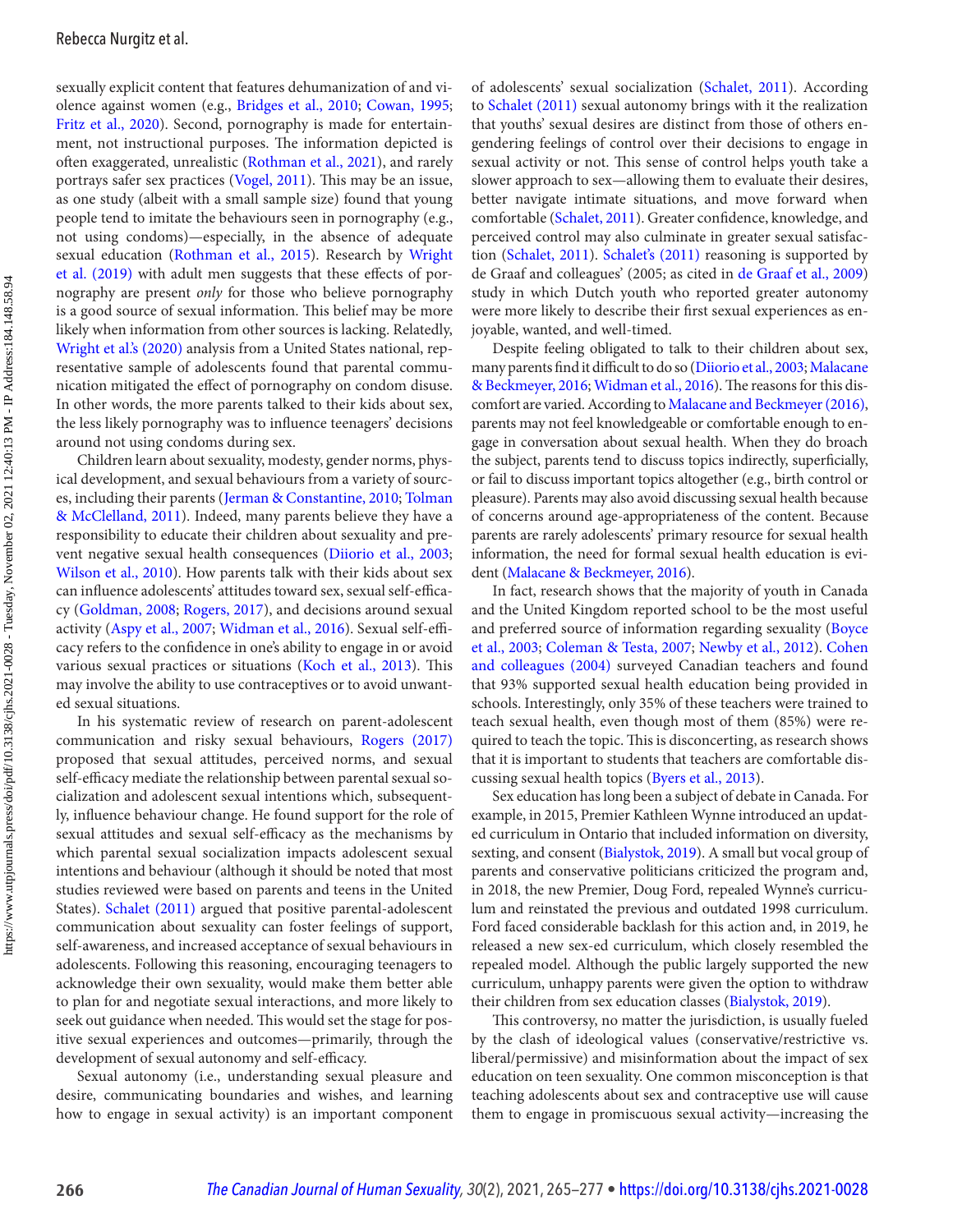<span id="page-3-0"></span>likelihood of teen pregnancy ([Goldman, 2008](#page-11-0); [Sabia, 2006](#page-13-0)). In fact, school-based sexual education has been shown to contribute to positive sexual health outcomes, such as increased condom use, delayed initiation of sexual activity, and less risky sexual behaviour (Bourke et al., 2014; Lindberg & Maddow-Zimet,

Research has overwhelmingly shown that comprehensive sex education is linked to increased adoption of safer sex practices and positive sexual health attitudes [\(Bourke et al., 2014](#page-10-0); [Lindberg & Maddow-Zimet, 2012](#page-12-0); [UNESCO, 2018](#page-13-0); [Weaver](#page-13-0)  [et al., 2005](#page-13-0)). Exposure to comprehensive sexual education is believed to be the most effective means of promoting adolescents' safe and healthy exploration of their own sexuality ([Lindberg &](#page-12-0) [Maddow-Zimet, 2012](#page-12-0); [Schmidt et al., 2015](#page-13-0); [Weaver et al., 2005](#page-13-0)). In the United States, sexual education has traditionally followed two paradigms: (1) the abstinence-only model and, (2) the sexas-risk model ([Schalet, 2011](#page-13-0)). Both paradigms construe adolescent sexuality as dangerous and something to be controlled. Although early sex education programs in Canada also dealt with abstinence and contraceptive use as a means of avoiding sexually transmitted infections, abstinence-only programs have never been the norm in Canadian schools, except for Roman Catholic denominational schools where premarital sex is proscribed ([Maticka-Tyndale et al., 2001](#page-12-0))

Research has shown that the messages adolescents and young adults receive about sex vary according to their gender (Evans, [Widman, Kamke, et al., 2020](#page-11-0); [Levin et al., 2012](#page-12-0); [Tolman, 2002](#page-13-0); [Wilson & Koo, 2010](#page-13-0)). Thousands of studies have investigated the sexual double standard applied to men and women since its conceptualization by [Reiss \(1964\)](#page-12-0). In this sexual double standard discourse, young women are socialized to be modest, yet passive ([Tolman, 2002](#page-13-0)). The messages they receive focus on the risks and negative consequences of sex ([Fine, 1988](#page-11-0); [Fine &](#page-11-0) [McClelland, 2006;](#page-11-0) [Levin et al., 2012](#page-12-0)). In contrast, young men are taught that sexuality is about exploration and pleasure, and that promiscuity and pre-marital sex are acceptable [\(Morgan et al.,](#page-12-0) [2010](#page-12-0); [Petersen & Hyde, 2011](#page-12-0)). These gendered messages impact individuals' behaviours, attitudes, and experiences. For instance, a meta-analysis by Petersen and Hyde (2011) found that men consistently reported higher levels of sexual satisfaction than women. Thus, it is important to consider the contributions of gender when investigating sexuality.

Finally, research has suggested that relationship status ([Pedersen & Blekesaune, 2003](#page-12-0)) and sexual experience contribute to sexual satisfaction ([Peter & Valkenburg, 2009](#page-12-0)). [Peter and](#page-12-0)  Valkenburg (2009) found that sexual experience moderated the relationship between exposure to online sexually explicit content and sexual satisfaction in Dutch adolescents ([Peter &](#page-12-0) [Valkenburg, 2009](#page-12-0)). Young Norwegian adults in a committed relationship reported greater sexual satisfaction than those who were single ([Pedersen & Blekesaune, 2003\)](#page-12-0). Consequently, any research on sexual satisfaction should take sexual experience and relationship status into consideration.

Most published sexual education research involves American or European samples. Sexuality research on Canadian samples is limited. Sandra Byers, renowned for her work on sexual

satisfaction, sexual education, and sexual communication, has lamented that a major limitation of her research is the lack of diversity in her study samples ([Byers, 2011](#page-10-0)). Her research is conducted in New Brunswick where university students are largely heterosexual and of White, European descent. The current study seeks to fill this gap by collecting data in Windsor, Ontario one of Canada's most culturally diverse communities ([Statistics](#page-13-0) [Canada, 2017](#page-13-0)).

 The Canadian Guidelines for Sexual Health Education ([Public Health Agency of Canada, 2008](#page-12-0)) provides a framework that offers the potential for a comprehensive sexual education program. Ontario's revamped sex-ed curriculum offers a similar potential. Unfortunately, comprehensive sexual education is not guaranteed. A recent study conducted by [Action Canada for](#page-10-0)  Sexual Health & Rights (2020) revealed that sex-ed programs in Canada vary by province. Furthermore, the content and quality of these programs is contingent on geographical factors (e.g., province, school board, proximity to local health centres), instructor factors (e.g., expertise, values, and comfort teaching sex-ed), and access to resources (e.g., community income, access to training/support, access to external educators). Therefore, the current study also evaluated the comprehensiveness of sexual education students received.

Finally, much of extant research focuses on the effect of sex education on risk-taking behaviours in adolescents ([Evans,](#page-11-0) [Widman, & Goldey, 2020](#page-11-0); [Kirby & Laris, 2009\)](#page-11-0). There is limited research on the impact of sexual education received in adolescence on sexual attitudes and satisfaction in early adulthood.

#### **GOAL OF THE PRESENT STUDY AND HYPOTHESES**

 The goal of the current study was to explore the relationships between potential sources of knowledge and values from early life (i.e., parental socialization and school-based sexual education during adolescence) on young adults' sexual attitudes, beliefs, and enjoyment of their sexual experiences. Specifically, we investigated young adults' perceptions of the content and quality of their school-based sex education, parental sexual socialization, sexual self-efficacy, sexual attitudes, and sexual satisfaction. For the purposes of the study, we defined permissiveness (in socialization and attitudes) as comfort with and acceptance of exploration of sexuality, including across types of sexual relationships (e.g., non-marital, casual, long-term) and levels of emotional attachment.

Based on the extant literature, we first examined whether there were direct relationships between parental or academic sexual health education on sexual attitudes, sexual self-efficacy, and sexual satisfaction. We hypothesized that exposure to higher-quality, more comprehensive sexual education and socialization by parents that was more accepting (permissive) of sexuality would be related to more permissive sexual attitudes and greater sexual self-efficacy but not to sexual satisfaction. Next, we explored whether sexual attitudes and self-efficacy had direct effects on sexual satisfaction, hypothesizing that positive relationships would be found. Although not central to our hypothesis, gender was included as a covariate in our analyses given the previously demonstrated gender differences in socialization,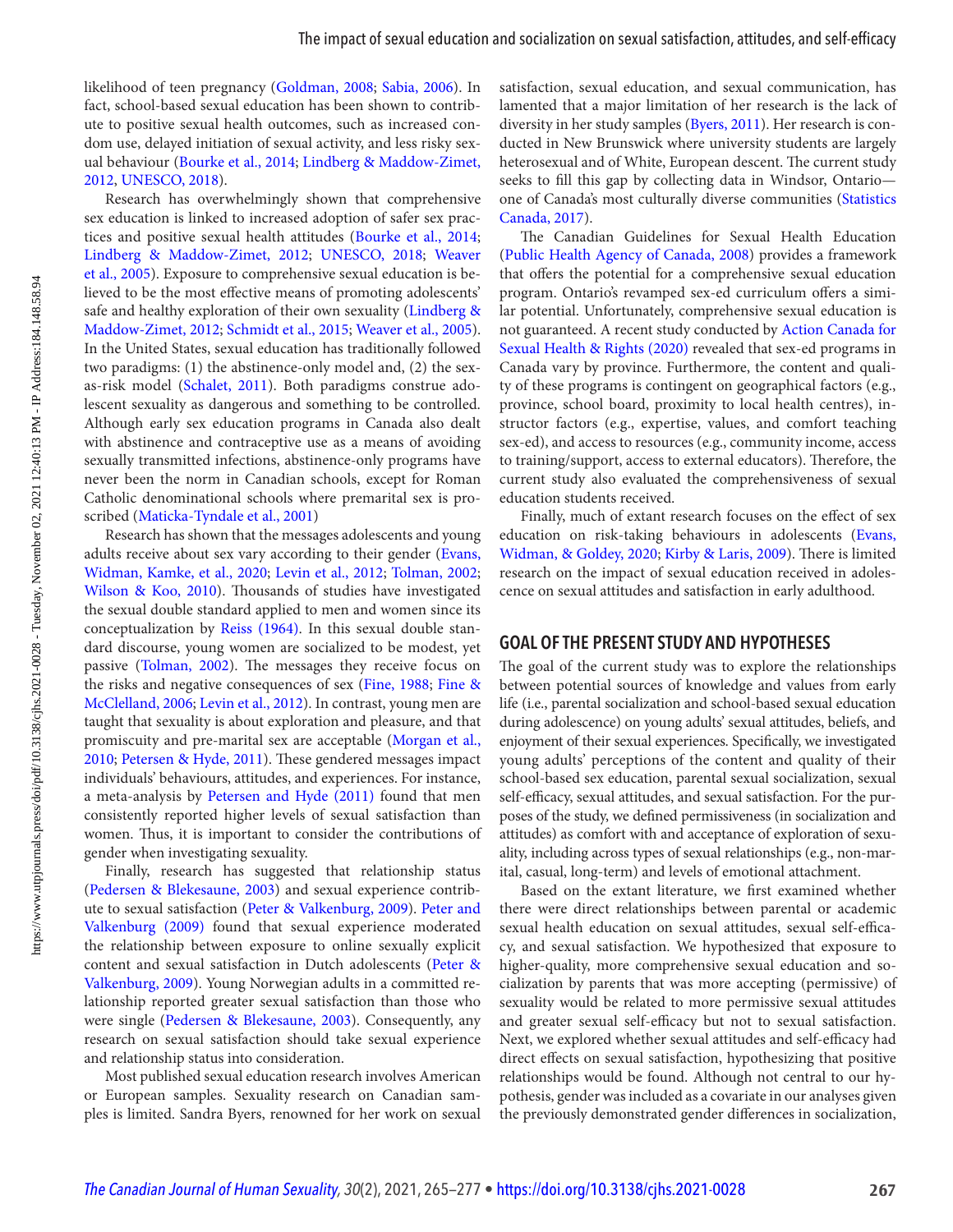<span id="page-4-0"></span>attitudes, and satisfaction. Similarly, relationship status was included due to its previously demonstrated effects on sexual satisfaction ([Peter & Valkenburg, 2009](#page-12-0)).

We based our reasoning for the study in part on Roger's (2017) conclusions that sexual attitudes and self-efficacy are mechanisms through which parental communication about sex has an influence on sexual intentions and behavior, and we expected that sex education impacts could be similarly mediated. When conceptualizing the role of sexual education in sexual development, it could be argued that exposure to comprehensive sexual health information (sex education) within an accepting environment (parental sexual socialization) would promote the strategies and skills necessary to engage in healthy and safe sexual activity. Theoretically, if young adults learn these skills, they will feel more confident in their ability to enact them (sexual self-efficacy). Thus, the more comfortable young adults feel (sexual attitudes) when they engage in sexual activity, the more likely they will find these activities enjoyable (sexual satisfaction). We, therefore, concluded our investigation by exploring the possible mediating role of sexual attitudes and sexual self-efficacy on the relationship between sex education and socialization and sexual satisfaction. We hypothesized that permissive sexual attitudes and higher self-efficacy would mediate the impact of parental socialization and sex education on sexual satisfaction. To the authors' knowledge, no studies have investigated this combination of variables in a diverse Canadian sample.

## **METHOD**

## **Participants**

Ninety-nine students, with an average age of 20 years  $(SD = 1.75)$ , completed an online survey and received .5 bonus points toward a psychology course. Fifty-six (56.6%) participants identified as women, 42 (42.4%) identified as men, and one person identified as transgender (1.0%). The sample was diverse in terms of racial/ ethnic identification, with 65.6% identified as White/Canadian/ European, 12.1% as Middle Eastern, 8.2% as Black/African/ Caribbean, 7.1% as South Asian, 5.0% as East Asian, and 2.0% as Indigenous/First Nations. Most participants identified as heterosexual (84.7%), 5.1% as bisexual, 4.0% as lesbian/gay, 2.0% as

**TABLE 1.** Descriptive Statistics and Reliability of Scales and Subscales

pansexual, 1.0% as asexual, and 3.0% responded that they were not sure. The sample was generally romantically and sexually inexperienced. Just over one-third of the participants ( $n = 39$ ) were currently in a romantic (39.8%) or sexual relationship (39.4%). Thirty-nine percent of the sample ( $n = 39$ ) reported never having a sexual partner and 29.3% ( $n = 29$ ) reported only one partner since becoming sexually active.

## **Procedure**

Following clearance from the Research Ethics Board, undergraduate students were recruited through the university's psychology participant pool. Students between 17 and 25 years of age who had previous exposure to school-based sexual education (i.e., not homeschooled) were eligible to participate in the study. Sexual experience was not required. Eligible participants completed a demographic questionnaire followed by the Sexuality Education Program Feature/Program Outcome Inventory ([Klein, 1998](#page-11-0)), a modified Brief Sexual Attitude Scale [\(Hendrick et al., 2006](#page-11-0)), the Sexual Health Practices Self-Efficacy Scale ([Koch et al.,](#page-11-0) [2013](#page-11-0)), and the Global Measure of Sexual Satisfaction (GMSEX; [Lawrance et al., 2011](#page-11-0)). All measures were administered through Qualtrics, an online survey platform.

## **Measures**

 The internal consistency, means, and standard deviations for each of the measures used are presented in Table 1. A brief description of each measure is given below.

## *Demographics*

 The demographic questionnaire included questions about age, gender, academic year, sexual identity, and race/ethnicity. Participants were asked two (yes =  $1 /$  no = 0) questions regarding their relationship status: 1) were they currently involved in a romantic relationship? and 2) were they currently involved in a sexual relationship? They were asked how many sexual partners they had had since becoming sexually active and were told to enter zero if they had not yet been sexually active. Participants were also asked if they received any education about human sexuality in school (grades 1–12) and how that education was delivered (e.g., through a stand-alone course, part of another course, or presented by an external speaker).

| Scale/Subscale                               | n  | М     | SD    | Min.  | Max    | $\alpha$ |
|----------------------------------------------|----|-------|-------|-------|--------|----------|
| Program Characteristics (SEPF/PO)            | 99 | 25.73 | 9.59  | 0.00  | 48.00  | .83      |
| Curriculum Topics (SEPF/PO)                  | 99 | 28.67 | 10.01 | 8.00  | 48.00  | .90      |
| <b>Parental Sexual Socialization Scale</b>   | 99 | 23.59 | 7.37  | 11.00 | 44.00  | .77      |
| Self-Efficacy (SHP)                          | 99 | 67.74 | 16.56 | 20.00 | 100.00 | .94      |
| Permissiveness (BSAS)                        | 99 | 27.49 | 8.71  | 10.00 | 45.00  | .89      |
| Instrumentality (BSAS)                       | 99 | 14.73 | 3.71  | 5.00  | 25.00  | .71      |
| <b>Global Measure of Sexual Satisfaction</b> | 97 | 25.59 | 6.48  | 5.00  | 35.00  | .93      |

*Note.* SEPF/PO = Sexual Education Program Feature/Program Outcome; SHP = Sexual Health Practices Self-Efficacy Scale; BSAS = Brief Sexual Attitudes Scale.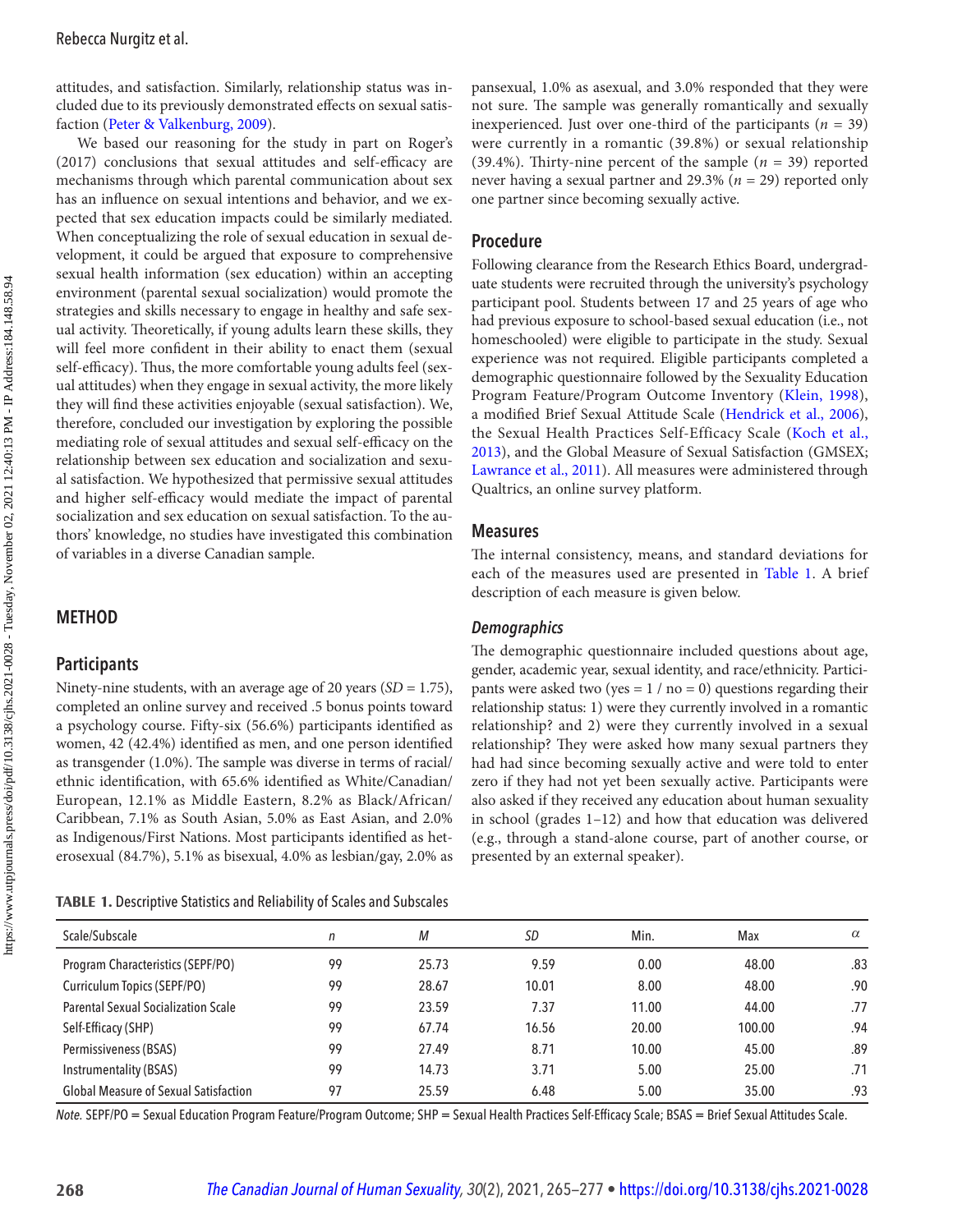#### <span id="page-5-0"></span> *Sexual Education*

 The Sexuality Education Program Feature/Program Outcome Inventory ([Klein, 1998\)](#page-11-0) is designed to assess the quality and impact of sexual education on students. It features 69 items and six sub-scales: (a) Program Characteristics, (b) Changes in Knowledge, (c) Understanding of Self, (d) Changes in Values, (e) Changes in Interaction Skills, and (f) Curriculum Topics. All subscales were administered to maintain survey integrity; however, only the Program Characteristics (12 items) and Curriculum Topics (23 items) subscales were included in the analysis. The Program Characteristics subscale evaluates the quality of the programming delivery (e.g., if the teacher was comfortable discussing topics, encouraged questions, etc.). These items were scored on a modified 5-point Likert-type scale, with responses ranging from  $0 =$  don't know,  $1 =$  strongly disagree to  $4 =$  strongly agree. Higher scores represent greater quality. The Curriculum Topics subscale measures the comprehensiveness of sexual health topics covered (e.g., communication, birth control, and physiology). These items were rated on an ordinal scale with 4 response options, including  $0 =$  not at all,  $1 =$  informally taught,  $2 =$  formally taught  $(3 =$  don't know, which was recoded as 0). Scores were summed with higher scores indicating greater comprehensiveness. In past research, subscales demonstrated acceptable to high internal consistency ([Klein, 1984](#page-11-0); Cronbach's alphas ≥ .79).

#### *Parental Sexual Socialization*

 A modified Parental Sexual Socialization Scale ([Lottes & Kuril](#page-12-0)[off, 1998](#page-12-0)) was used to assess parental attitudes towards young adults' engagement in non-marital sexual activity. Permissive socialization in the original scale reflects acceptance of involvement in various sexual relationships (e.g., casual to long-term). In contrast, more conservative socialization reflects disapproval of casual sexual relationships and encourages abstinence or sex exclusively within the confines of marriage/a long-term relationship. The original measure features 8 items. Examples of items include "My mother would only have approved of me having sex in a serious relationship" and " My parents would disapprove of my being sexually active". Two items developed by the third author and used productively in the past were added ("My parents talked freely about sex with me," "My parents were comfortable talking about sex with  $me$ "). These items correlate highly with other items and extend the construct of permissiveness to include comfort with communicating about sexuality. Participants were asked to rate how much they agreed with the 10 statements using a 5-point Likert scale, ranging from  $1 =$  strongly agree, to 5 = strongly disagree. Higher scores indicate more permissive or accepting sexual socialization. The original scale demonstrated acceptable reliability ( $\alpha$  = .73; Lottes & Kuriloff, 1998).

#### *Sexual Attitudes*

The Brief Sexual Attitude Scale ([Hendrick et al., 2006\)](#page-11-0) is a shortened version of the original 58-item measure ([Hendrick &](#page-11-0) [Hendrick, 1987](#page-11-0)). Participants rate 23 items related to attitudes about sex on a Likert-scale ranging from  $1 =$  strongly agree, to 5 = strongly disagree, with higher scores indicating more permissive attitudes. The scale can be divided into four subscales: Permissiveness, Birth Control, Communion, and Instrumentality. For the purposes of this study, only the Permissiveness (10 items) and Instrumentality (5 items) subscales were of interest. Permissiveness represents a more casual, accepting attitude about sex. Instrumentality reflects the belief that sex is a natural and important part of life. Reliability coefficients in the original research ([Hendrick et al., 2006](#page-11-0)) were good: Permissiveness  $(\alpha = .93)$  and Instrumentality ( $\alpha = .77$ ).

#### *Sexual Self-Efficacy*

The Sexual Health Practices Self-Efficacy Scale ([Koch et al.,](#page-11-0)  [2013](#page-11-0)) features 20 items used to assess respondents' confidence engaging in various sexual health practices (e.g., using condoms, seeking sexually transmitted infections testing). Scale items can be divided into six subscales: (1) sexual relationships, (2) sexual health care, (3) sexual assault, (4) safer sex, (5) sexual equality, and (6) abstinence. For the purposes of the study, only the total score was used. Participants rated their confidence on a fivepoint Likert scale, with responses ranging from  $1 = not$  at all confident, to 5 = extremely confident. Higher scores represent higher confidence. Koch (2009) demonstrated good reliability for the overall scale ( $\alpha = .89$ ). This measure has been shown to have good face and content validity ([Koch, 2009\)](#page-11-0).

#### *Sexual Satisfaction*

 The Global Measure of Sexual Satisfaction (GMSEX; [Lawrance](#page-11-0) [et al., 2011](#page-11-0)) evaluates participants' overall satisfaction with their sexual relationships (broadly defined, it asks, "In general, how would you describe your sexual relationships? By sexual relationships we do not only mean relationships that involved sexual intercourse, but all relationships that involved any level of sexual activity with a partner (e.g., hugging, kissing, sexual touching, sexual intercourse". Participants rated their satisfaction on a seven-point scale anchored by five semantically opposed adjective-pairs (e.g., very bad/very good, very unpleasant/very pleasant, very negative/very positive). Higher scores indicated greater satisfaction. The GMSEX has demonstrated high internal consistency ( $\alpha \geq .90$ ), convergent validity, and test-retest reliability ([Lawrance et al., 2011](#page-11-0); [Mark et al., 2014](#page-12-0)).

#### **RESULTS**

#### **Sexual Education Experience**

Most participants (91.8%) reported receiving some form of sex education in school (grade 1–12), 8% could not recall any sexual topics being covered. Almost three-quarters of participants (73.7%) reported receiving sexual education as part of another class (e.g., biology, health, religion), while 14.1% attended a stand-alone sexual education course. Nineteen percent reported that sexual education was presented by an external speaker outside of regular class time.

Roughly half of participants (54.6%) felt that teachers were comfortable discussing sexuality in class, and 53.6% reported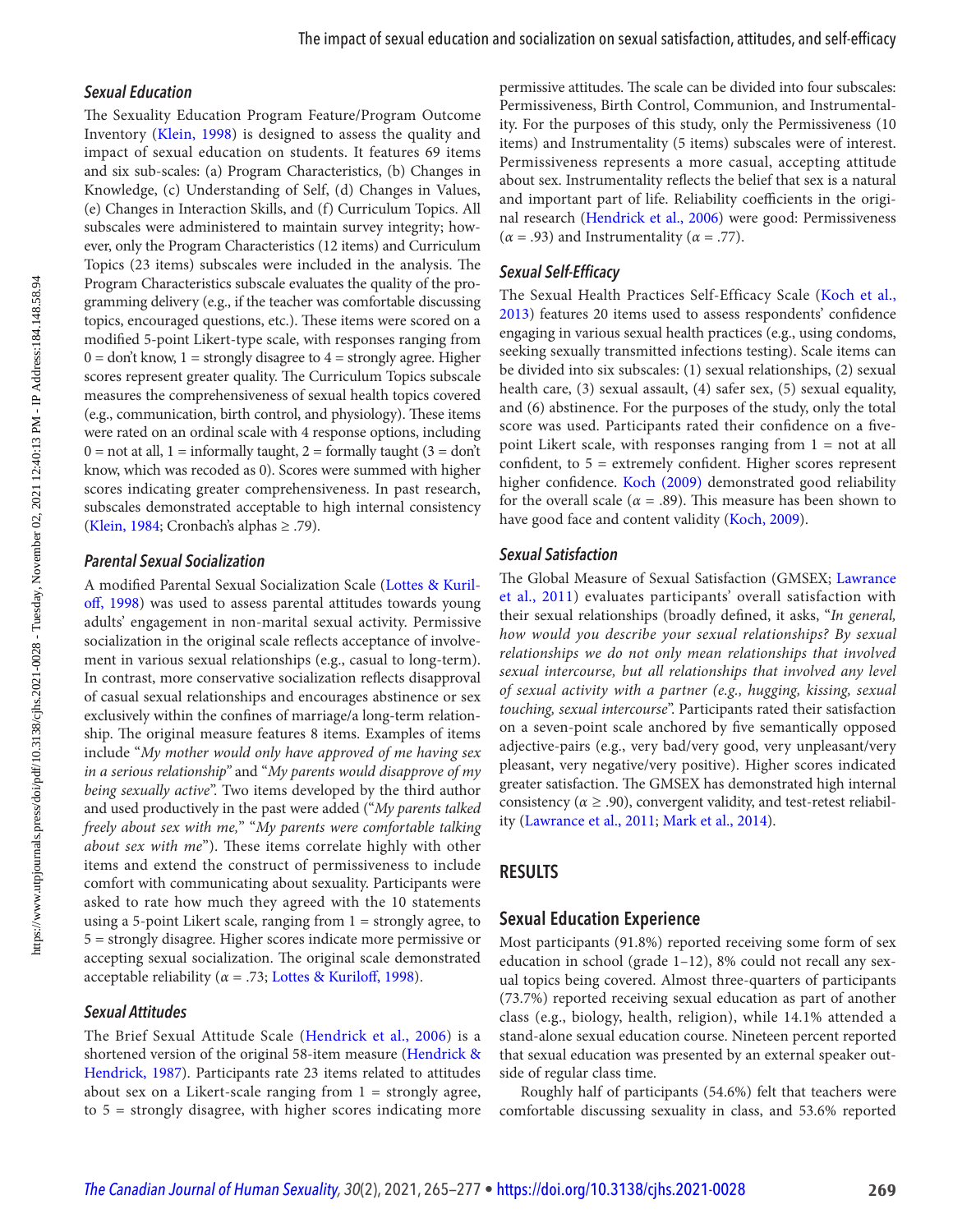Rebecca Nurgitz et al.

| Variable                         |         |                          |                          | 4       |        | <sub>6</sub> | 8 | 9 |
|----------------------------------|---------|--------------------------|--------------------------|---------|--------|--------------|---|---|
| 1. Parental Sexual Socialization |         |                          |                          |         |        |              |   |   |
| 2. Program Characteristics       | $-.01$  | $\overline{\phantom{0}}$ |                          |         |        |              |   |   |
| 3. Curriculum Topics             | $.22*$  | $.43**$                  | $\overline{\phantom{a}}$ |         |        |              |   |   |
| 4. Sexual Self-efficacy          | .03     | $.29**$                  | $.25*$                   | -       |        |              |   |   |
| 5. Permissive Attitudes          | $.33**$ | .15                      | .12                      | .06     |        |              |   |   |
| 6. Instrumentality Attitudes     | .11     | .19                      | .13                      | .04     | .19    |              |   |   |
| 7. Sexual Satisfaction           | .19     | .07                      | .11                      | $.39**$ | $.24*$ | .08          |   |   |

**TABLE 2.** Correlations Between Variables of Interest

 $\frac{1}{\ast}p < .05. \frac{\ast \ast}{p} < .01$ 

that their teacher discussed topics in a way that created a comfortable and positive environment. Less than half of participants reported having enthusiastic teachers (42.5%), being encouraged to ask questions (44.5%), or express their opinions (35.4%) or values about sexuality (42.4%). The most common topics formally covered in sex education included biology and anatomy (83.8%), sexually transmitted diseases (80.8%), adolescent pregnancy (62.2%), and contraception-related topics (56.6%). Less than half of participants reported formal coverage of topics relating to communication (42.4%), problem solving (34.3%), and common myths about sexuality (35.7%). Overall, topics involving emotional (26.3%) and interpersonal (21.2%) aspects of sexuality were least likely to be formally covered.

## **Preliminary Analyses**

Bivariate correlation analyses were conducted for all variables of interest (see Table 2). Results indicated that parental sexual socialization was positively associated with permissive attitudes. Those currently in relationships described their sex education as more comprehensive (curriculum topics) and conveyed with more teacher comfort (program characteristics) than did other young adults. Sexual self-efficacy was significantly positively associated with curriculum topics (comprehensiveness), program characteristics (quality), and sexual satisfaction.

## **Main Analyses of Direct and Indirect Effects**

To establish whether it was necessary to include gender and sexual relationship status in the next steps of the analysis, independent samples t-tests were conducted to test for group differences on the outcome variables. Results indicated significant gender differences on permissive sexual attitudes,  $t(95) = 2.08$ ,  $p = .041$ , and sexual satisfaction,  $t(94) = 2.66$ ,  $p = .009$ . Men endorsed more permissive sexual attitudes ( $M = 29.6$ ,  $SD = 9.3$ ) than women ( $M = 23.9$ ,  $SD = 6.5$ ), as well as higher levels of sexual satisfaction ( $M = 27.4$ ,  $SD = 6.0$ ) compared to women ( $M = 25.9$ ,  $SD = 8.0$ ). There was also a significant difference in sexual satisfaction based on sexual relationship status,  $t(95) = 4.66$ ,  $p < .001$ . Participants who reported being in a current sexual relationship reported greater overall sexual satisfaction ( $M = 28.8$ ,  $SD = 5.58$ ) compared to those not in a relationship ( $M = 23.1$ ,  $SD = 5.8$ ).

**Table 3.** Hierarchical Regression Analyses Examining the Effect of Family and School-Based Sexual Education on Permissive Sexual Attitudes (Permissiveness)

| Model                          | B        | SE   | β       | η       | $R^2$ | $\Delta R^2$ |
|--------------------------------|----------|------|---------|---------|-------|--------------|
| Step 1:                        |          |      |         |         | .04   | $.04*$       |
| Constant                       | 29.56    | 1.33 |         |         |       |              |
| Gender                         | $-3.63*$ | 1.75 | $-2.07$ | $-0.21$ |       |              |
| Step 2:                        |          |      |         |         | .13   | $.09*$       |
| Constant                       | 17.23    | 4.28 |         |         |       |              |
| Gender                         | $-1.80$  | 1.82 | $-0.10$ | $-0.10$ |       |              |
| Parental socialization         | $0.34*$  | 0.13 | 0.29    | 0.27    |       |              |
| <b>Program Characteristics</b> | 0.13     | 0.10 | 0.15    | 0.14    |       |              |
| <b>Curriculum Topics</b>       | $-0.01$  | 0.10 | $-0.01$ | $-0.01$ |       |              |

*Note. N* = 95.

To test hypotheses related to the direct effects of sexual education (Program Characteristics and Curriculum Topics) and parental sexual socialization on sexual attitudes (permissive, instrumental), sexual self-efficacy, and sexual satisfaction as outcomes, four regressions were conducted. Gender and relationship status were only considered in analyses where they were related to outcomes and were entered in the first step (covaried). In this way, we focused on assessing relationships between sex education and parental socialization and the outcomes, beyond these known influences.

The first (hierarchical) regression model was significant,  $F(3, 1)$ 93) = 3.27,  $p = .025$ ,  $R^2 = .13$ , indicating that gender, sex education, and socialization accounted for 13% of the variance in permissive sexual attitudes. When controlling for gender, only parental sexual socialization uniquely predicted permissive sexual attitudes in young adulthood with parental socialization messages that were more accepting of teens' sexuality associated with more permissive current sexual attitudes. See Table 3 for more detail. The second regression model was not significant,  $F$  $(3, 95) = 1.61$ ,  $p = .192$ , indicating that family and school-based sexual education did not predict instrumental sexual attitudes. Specifically, parental socialization,  $\beta = .10$ ,  $t(95) = 0.99$ ,  $p = .326$ ,

 $*_{p}$  < .05.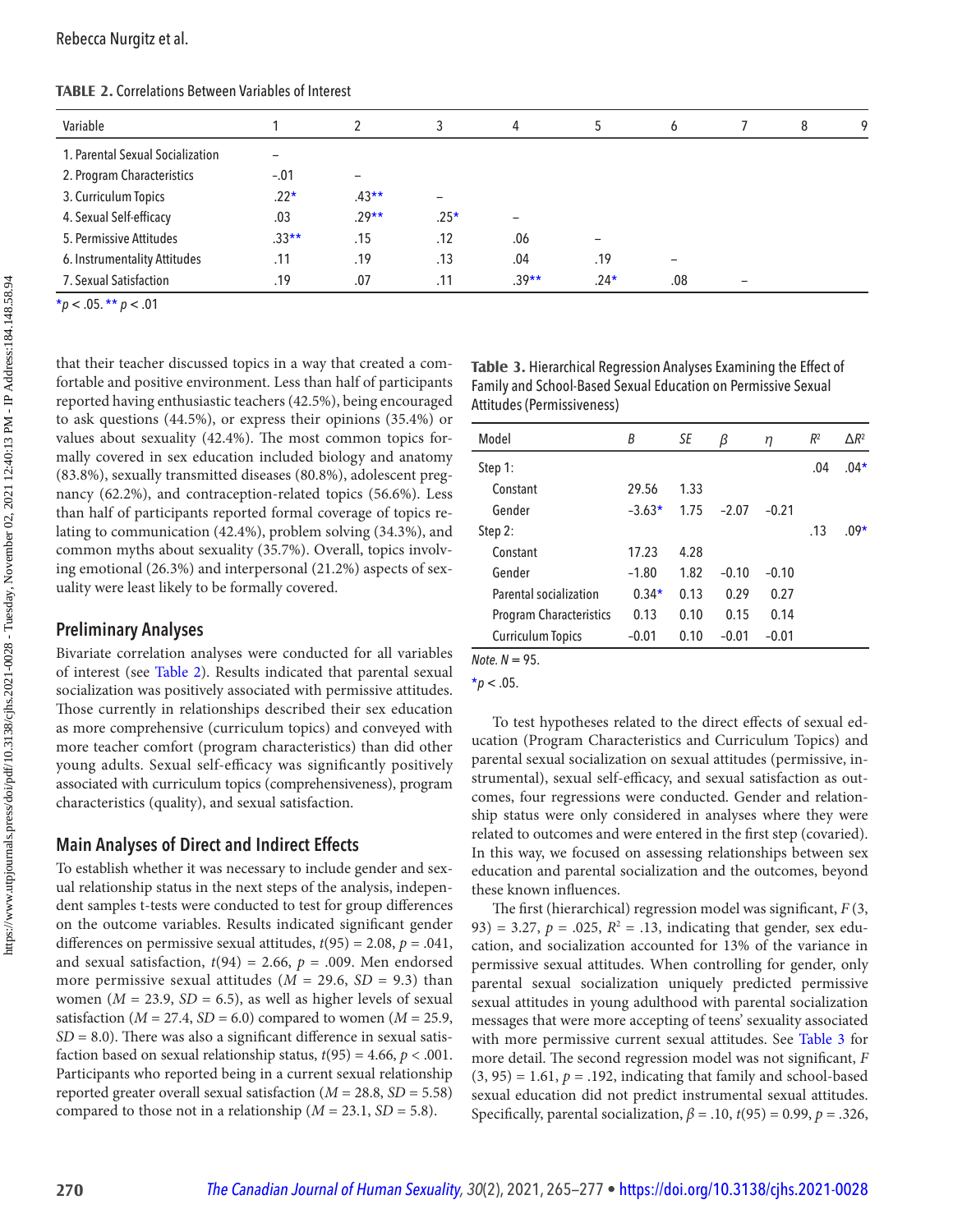| Model                      | В         | SE   | β       | $\eta$  | $R^2$ | $\Delta R^2$ |
|----------------------------|-----------|------|---------|---------|-------|--------------|
| Step 1:                    |           |      |         |         | .23   | $.23***$     |
| Constant                   | 24.88     | 1.06 |         |         |       |              |
| Gender                     | $-2.79*$  | 1.19 | $-0.21$ | $-0.24$ |       |              |
| Sexual Relationship Status | $5.30***$ | 1.21 | 0.40    | 0.41    |       |              |
| Step 2:                    |           |      |         |         | .28   | .05          |
| Constant                   | 18.46     | 3.16 |         |         |       |              |
| Gender                     | $-2.41$   | 1.26 | $-0.18$ | $-0.20$ |       |              |
| Sexual Relationship Status | $6.14***$ | 1.25 | 0.46    | 0.46    |       |              |
| Parental socialization     | 0.04      | 0.09 | 0.05    | 0.05    |       |              |
| Program Characteristics    | 0.09      | 0.07 | 0.13    | 0.14    |       |              |
| <b>Curriculum Topics</b>   | 0.09      | 0.07 | 0.14    | 0.14    |       |              |
|                            |           |      |         |         |       |              |

**TABLE 4 .** Hierarchical Regression Analyses Examining the Effect of Parental Sexual Socialization and Sexual Education on Sexual Satisfaction

*Note. N* = 96. Gender: 0 = man, 1 = woman; Sexual relationship status: 0 = not in a sexual relationship, 1 = in a sexual relationship; B = unstandardized beta.  $*_p$  < .05. \*\* *p* < .01. \*\*\* *p* < .001.

**TABLE 5.** Hierarchical Regression Analyses Examining the Effect of Self-Efficacy and Sexual Attitudes on Sexual Satisfaction

| Model                      | Β         | SE   | β       | η       | $R^2$ | $\Delta R^2$ |
|----------------------------|-----------|------|---------|---------|-------|--------------|
| Step 1:                    |           |      |         |         | .23   | $.23***$     |
| Constant                   | 25.05     | 1.08 |         |         |       |              |
| Gender                     | $-2.93*$  | 1.21 | $-0.22$ | $-0.25$ |       |              |
| Sexual Relationship Status | $5.20***$ | 1.22 | 0.39    | 0.41    |       |              |
| Step 2:                    |           |      |         |         | .39   | $.16***$     |
| Constant                   | 10.00     | 3.61 |         |         |       |              |
| Gender                     | $-2.01$   | 1.12 | $-0.15$ | $-0.19$ |       |              |
| Sexual Relationship Status | $4.92***$ | 1.11 | 0.37    | 0.43    |       |              |
| Permissiveness (BSAS)      | 0.10      | 0.07 | 0.14    | 0.17    |       |              |
| Instrumentality (BSAS)     | 0.15      | 0.15 | 0.08    | 0.10    |       |              |
| Self-efficacy              | $0.14***$ | 0.03 | 0.36    | 0.42    |       |              |
|                            |           |      |         |         |       |              |

*Note. N* = 95. Gender: 0 = man, 1 = woman; Sexual relationship status: 0 = not in a sexual relationship, 1 = in a sexual relationship; BSAS: Brief Sexual Attitude Scale;  $B =$  unstandardized beta.

 $**p* < .05.** *p* < .01.*** *p* < .001.$ 

program characteristics  $\beta$  = .18,  $t(95)$  = 1.61,  $p$  = .110, and curriculum topics,  $\beta = .03$ ,  $t(95) = 0.23$ ,  $p = .815$ , did not predict sexual attitudes.

The third regression model was significant,  $F(3, 95) = 3.7$ ,  $p = .014$ , explaining 11% of the variance in sexual self-efficacy. Only program characteristics (quality of sex education) significantly predicted participants' sexual self-efficacy,  $\beta$  = .23,  $t(95) = 2.12$ ,  $p = .037$ , with higher school-based sex education quality related to higher sexual confidence. Parental socialization,  $\beta$  = -.00,  $t(95)$  = -.03,  $p$  = .978, and curriculum topics (comprehensiveness),  $\beta = .15$ ,  $t(95) = 1.36$ ,  $p = .175$ , did not predict sexual self-efficacy.

In the fourth (hierarchical) regression model, which tested the direct effects of sexual socialization and sex education on sexual satisfaction, gender and sexual relationship status (entered in Step 1) explained 23% of the variance in sexual satisfaction,  $F(2, 93) = 13.84, p < .001, R<sup>2</sup> = .23$ . Step 2 was not significant,  $F(3, 90) = 2.11$ ,  $p = .104$ , showing that parental socialization and school-based sexual education did not directly contribute to prediction of sexual satisfaction when gender and sexual relationship status were controlled. See Table 4 for more detail.

Next, using another hierarchical regression, we tested the hypothesis that sexual attitudes (permissive and instrumental) and self-efficacy would contribute to the prediction of sexual satisfaction beyond the role of gender and sexual relationship status. See Table 5. The full model (attitudes, self-efficacy, gender, and relationship status) was significant and accounted for 39% of the variance in sexual satisfaction,  $F(3, 89) = 7.799$ ,  $p < .001$ . In the final model, after controlling for gender and sexual relationship status, only sexual self-efficacy significantly and uniquely improved prediction of sexual satisfaction. As expected, higher sexual self-confidence was related to higher sexual satisfaction.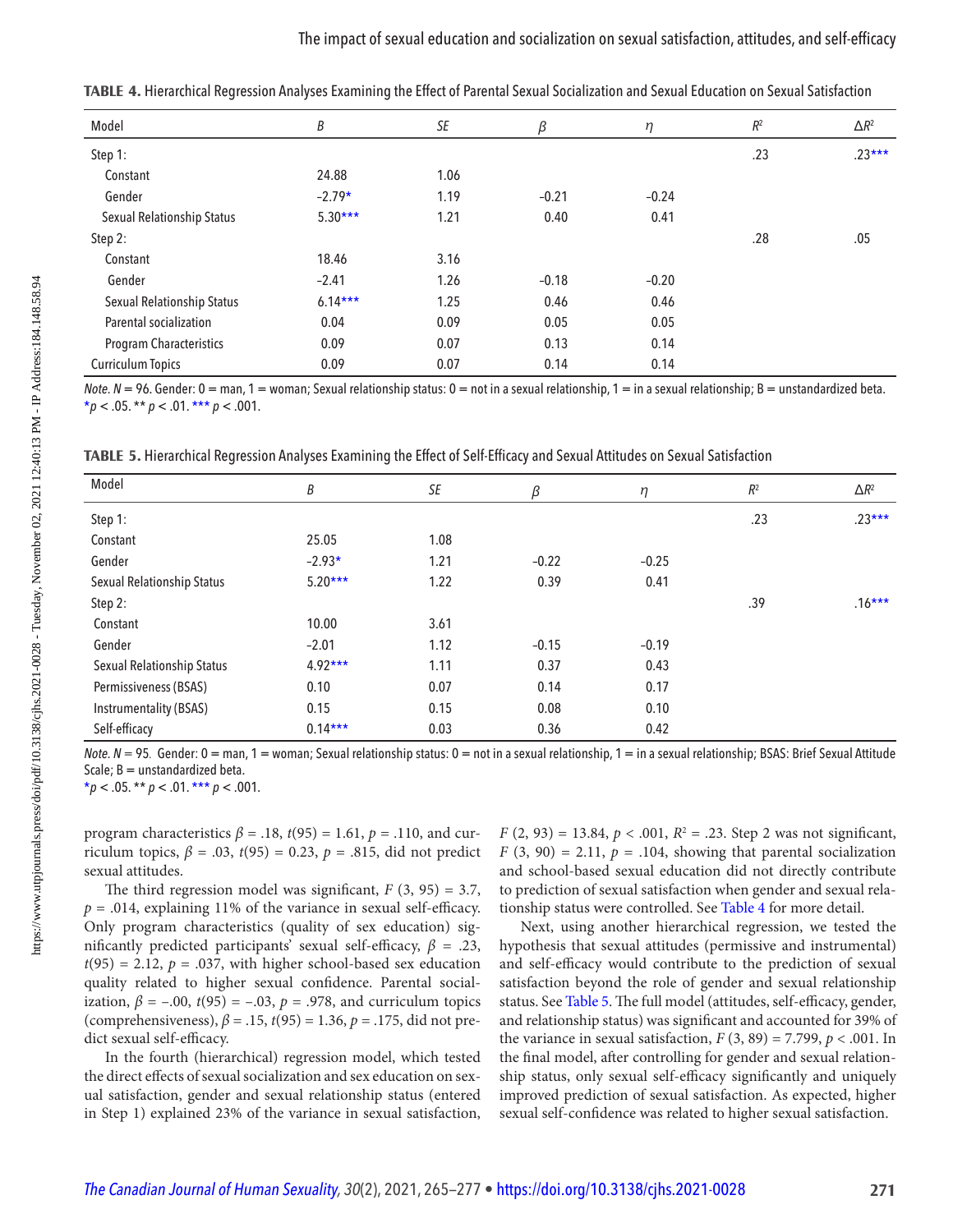<span id="page-8-0"></span> The previous regression analyses indicated that there was no direct relationship between parental socialization, school-based sex education, and sexual satisfaction; however, we had hypothesized that these effects could be indirect through sexual attitudes and sexual self-efficacy. Given that sexual attitudes (permissiveness and instrumentality) did not contribute to the prediction of sexual satisfaction when gender and sexual relationship status were controlled in the previous analyses, there was no need to assess their role as mediators. Thus, three mediation analyses were conducted to explore the role of sexual self-efficacy in the relation between each of the parental socialization and sex education (program characteristics and curriculum topics) factors and sexual satisfaction, while controlling for gender and relationship status. Preacher and Hayes' (2004) method using the PROCESS macro was implemented and the sampling distribution was bootstrapped to 5000 (the default setting). Kenny's causal steps approach was not used, as there is growing criticism of the method (for a comprehensive review, see [Memon et al., 2018](#page-12-0); [Rucker](#page-13-0)  [et al., 2011](#page-13-0)).

The analyses revealed that sexual self-efficacy mediated the relationship between both program characteristics (sex education quality),  $B = .07$ ,  $SE = .03$ , 95% CI [0.02, 0.14] and curriculum topics (sex education comprehensiveness),  $B = .05$ ,  $SE = .03$ , 95% CI [0.01, 0.12] and sexual satisfaction. See Figure 1 for a depiction of the first of these analyses. The unstandardized regression coefficients between program characteristics and sexual self-efficacy and between sexual self-efficacy and sexual satisfaction were significant. The direct effect of program characteristics (quality) on sexual satisfaction was not significant. The same pattern was demonstrated for curriculum topics (comprehensiveness) —the a and b paths were significant, but the direct path was not. Both mediation models explained 35% of the variance



**FIGURE 1.** Mediation analysis of the indirect effect of sex education quality on sexual satisfaction through sexual self-efficacy (with gender and current sexual relationship status controlled) . *Note*. Statistics are unstandardized regression coefficients. Dotted lines represent nonsignificant relations.

\* *p* < .05, \*\* *p* < .001

in sexual satisfaction. By contrast, the models without the mediation effect accounted for only 26% and 27% of the variance, respectively. It should be noted that the significant influence of sex education comprehensiveness on sexual self-efficacy and through it to sexual satisfaction was evident despite the null findings related to the direct effect between comprehensiveness and self-efficacy in an earlier regression analysis. The earlier analysis did not control for gender and relationship status because there was no significant difference between groups on self-efficacy. We, therefore, interpret only this final more important mediation analysis in the discussion. Although the overall mediation model was significant,  $F(4, 91) = 12.25, p < .001, R^2 = .35$ , parental socialization did not significantly predict sexual satisfaction,  $\beta$  = .09,  $t(91)$  = .97,  $p$  = .334, and there was no indirect effect of parental socialization through self-efficacy,  $B = -0.01$ ,  $SE = 0.04$ , 95% CI [–0.10, 0.06].

## **DISCUSSION**

 The current study's findings replicate, qualify, and build on previous research in the field. We had hypothesized that young adults' reports of parents providing more accepting (permissive) messages about their sexuality and greater comprehensiveness and quality of school-based sex education would be related to their more positive, permissive, and autonomous current attitudes and greater sexual self-confidence. We postulated that these attitudes and beliefs would then be associated with greater sexual satisfaction. We specifically hypothesized that the influences of parental socialization and sexual education on sexual satisfaction in young adulthood would be mediated by current sexual attitudes and self-confidence. We controlled for gender and relationship status, both of which have been associated with sexual attitudes and beliefs ([Pedersen & Blekesaune, 2003](#page-12-0); [Petersen & Hyde,](#page-12-0)  [2011](#page-12-0)) but were not the focus of the current study. Our hypotheses were partially supported.

In terms of direct influences, based on retrospective reports, sexual socialization by parents that was more accepting of children's sexuality and sexual behaviour (i.e., more permissive) was related to more permissive (but not instrumental) current sexual attitudes, sexual self-efficacy, and sexual satisfaction when gender, being in a sexual relationship, and school-based sex education were taken into account. Neither the comprehensiveness nor the quality of school-based sex education influenced current sexual attitudes when parents' messages about sex were accounted for. As expected, sexual education (whether family or school based) did not directly predict sexual satisfaction when controlling for sexual relationship status. Only sexual relationship status and sexual self-efficacy played a unique role in predicting young adults' sexual satisfaction in these analyses.

However, this was not the end of our exploration. Greater sexual self-efficacy has been hypothesized to help youth navigate sexual situations, also increasing the likelihood they will enjoy their sexual encounters ([Schalet, 2011](#page-13-0)). As hypothesized, sexual self-efficacy mediated the relationship between sexual education and sexual satisfaction. In other words, higher quality and more comprehensive sexual education predicted greater self-efficacy,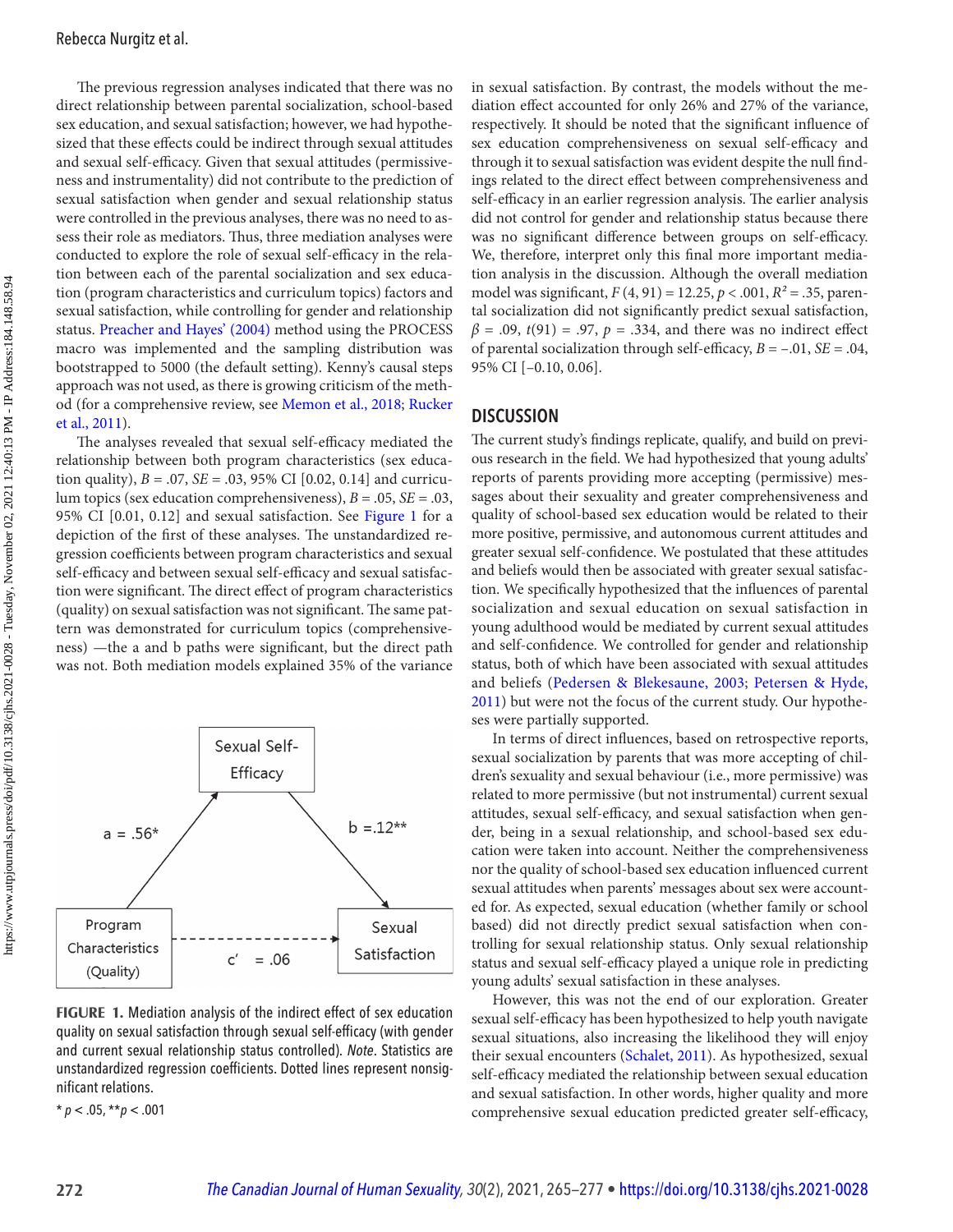<span id="page-9-0"></span>and higher sexual confidence was then related to higher levels of sexual satisfaction.

Young adults' sexual self-efficacy was affected both by the specific content of school-based sexual education and by how that content is delivered (e.g., if the environment is accepting and teachers are comfortable discussing topics). The two sex-education scores, rating the comprehensiveness of topics covered, and the quality of the education environment the teachers created were correlated as one would expect. When they were included in statistical analyses together, quality trumped comprehensiveness across the board. However, each was influential and affected a large proportion of the variance in sexual self-efficacy, and through it had an impact on sexual satisfaction when examined alone. One possible explanation for these findings is that an accepting teaching environment maximizes student's receptivity to sexual health information at the time and in the future and, therefore, matters as much or more than the content provided. This notion is supported by Schalet's (2011) theory that conveying acceptance of teen sexuality encourages youth to ask questions and seek guidance when needed, thereby increasing the opportunity for knowledge acquisition. As a result, teens may gain insight into their own sexual desires and boundaries, which would in turn enhance their sexual self-efficacy. Moreover, extending Schalet's (2011) suggestion, good sexual education seems to indirectly increase sexual enjoyment (later in life) by helping teenagers develop the confidence to carry out positive sexual health behaviours. Teachers need to be better supported to facilitate their ability to do this work ([Cohen et al.,](#page-10-0) [2004](#page-10-0)) and have these impacts.

One would expect parental acceptance of sexuality to have the same relationship with self-efficacy and sexual satisfaction, but it did not. Examination of the scale means for the current sample provides a possible explanation. The average score is a 2 (disagree) on the 5-point scale and represents a non-permissive, conservative parental standpoint. While there was variability in responses, it may be that there were insufficient numbers of young adults in this sample whose parents were comfortable talking about sex and accepting of their sexual behaviour outside of marital relationships to adequately test the relationship (i.e., a floor effect). Past research demonstrates that many parents experience discomfort with these conversations and topics despite feeling obligated to have them with their teens (e.g., [Malacane &](#page-12-0)  [Beckmeyer, 2016](#page-12-0); [Widman et al., 2016](#page-13-0)). Future research should explore the differential impact of acceptance of teen sexuality as conveyed by parents and teachers on self-efficacy in a larger sample representing experience with more variation in parental messaging.

While it was not the focus of the current study, consistent with previous research ([Peter & Valkenburg, 2009](#page-12-0)), being in a sexual relationship was associated with greater sexual satisfaction and this relationship remained a unique predictor even when other factors were controlled. Past research suggested that sexual experience is an important influence (or moderator) of sexual satisfaction (e.g., [Peter & Valkenburg, 2009](#page-12-0)). This sample of young university students were mostly sexually inexperienced and not in current relationships, which likely reflects the relatively recent historical shift towards delayed sexual activity ([Ethier et al., 2018](#page-11-0); [Finer & Philbin, 2014](#page-11-0)). However, since the sexual satisfaction measure used captures satisfaction with a range of intimate sexual activities including kissing and hugging, the influence of relationship status is likely not simply a matter of inexperience or dissatisfaction with not having a sexual relationship. This is supported by interpretation of the average scores, which show an average near 5 on the 7-point scale, a full point above the mid-point for those not in a relationship and not quite 1 point higher for those in them. Given that there was no relationship found between relationship status and self-efficacy, sexual self-efficacy remains an important, large, and independent contributor to sexual satisfaction in young adulthood.

Based on decades of past research, we expected gender differences to be present in the messages received and held (Evans, [Widman, Kamke, et al., 2020](#page-11-0); [Tolman, 2002](#page-13-0)), and sexual satisfaction. Our findings replicated past findings with women reporting less permissive attitudes and lower satisfaction with their sexual lives than men. However, gender did not remain a significant predictor of sexual attitudes when parental sexual socialization (which differed by gender) was taken into account, nor was it important when other important predictors of sexual satisfaction (relationship status and self-efficacy) were included in the analyses.

 The contested Ontario elementary school sex education curriculum (grades 1–8; [Ministry of Education, Ontario, 2015](#page-12-0), [2019](#page-12-0)) has only been in use for a few years (2015–2018, 2019+), and the changes made may take time to be implemented and visible in young adults' knowledge. Young adults' reports of their schoolbased sexual education demonstrate that (at least in Ontario for those 25 years and younger) the curriculum and approach still focus largely on negative health outcomes, contraceptive use, and anatomy and physiology. Social and emotion-related topics were less likely to be formally covered in sexual education programming. This is unfortunate as this type of information helps teens counteract messages commonly found in widely available sexually explicit materials (i.e., pornography, e.g., Bridges et al., [2010](#page-10-0)) and develop skills to better navigate sexual situations and negotiate sexual desires, boundaries, and safer sex (e.g., [Fine](#page-11-0)  [& McClelland, 2006;](#page-11-0) [Schalet, 2011](#page-13-0)). Coverage of these topics in a safe and accepting instructional environment could build self-efficacy, giving adolescents the confidence to go at their own pace and avoid being swayed by social pressures. These skills are important to the development of satisfying sexual relationships in emerging adulthood and beyond.

#### **STRENGTHS AND LIMITATIONS**

Any retrospective study is subject to recall bias. In the current study, recall bias likely influenced the key variables related to parents' sexual messaging and school-based sexual education. Replication of our findings in a larger prospective study would address this concern. Another limitation related to parents' socialization of adolescents is our use of a single measure. We did not collect additional information about the quality of parental sexual communications or on the specific sexual information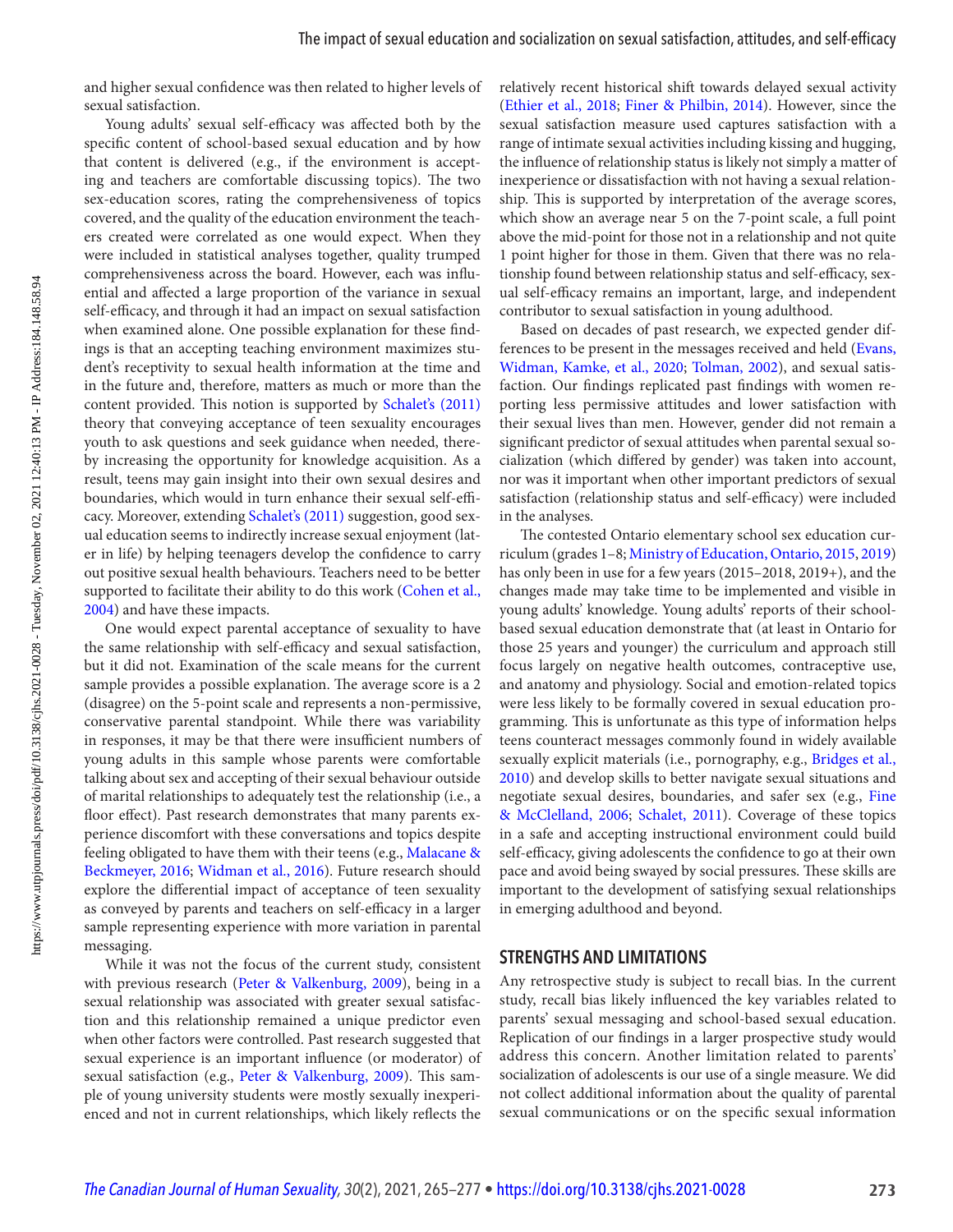<span id="page-10-0"></span>conveyed. Inclusion of these additional details would have provided us with more tools to untangle the relationship between sexual knowledge, sexual socialization, and current sexual experiences and attitudes.

 The current study was conducted on a university campus in a diverse Canadian city. While there are limitations to convenience samples of university students, in this case, this is mitigated by the sample's diversity. We did not restrict participation to those students who had relationship experience and just over onethird of the young adults were currently in a relationship. More than one-third of the sample consisted of racialized students and 15% reported their sexual identity as lesbian, gay, bisexual, asexual, pansexual, or not sure. This suggests that findings based on this sample are likely more generalizable than is usual in the field where samples are made up mostly of White, heterosexual students (Byers, 2011).

Our analysis of both direct and indirect effects of socialization and sex education strengthened this study's contribution to the field. However, replication of our mediation analyses is warranted given that the sample size was sufficient to detect only medium to large effects ([Faul et al., 2009](#page-11-0)). The impact of sex education and parental socialization is likely more evident in young adulthood than later in life, which makes our deliberate focus on young adults under 26 a strength. It may be beneficial to conduct longitudinal investigations of the longer lasting reverberations of adolescent sex education and parental messaging on self-efficacy for sexual satisfaction as more relationship experience is gained with age and changes in social contexts.

## **CONCLUSION**

As Byers (2011) eloquently stated, "Sexual experience and expression is of fundamental importance to most people" (p. 20). Sexual experiences and sexual communication are shaped by the messages we are exposed to in our youth. The influence of the sexual education and socialization we receive from both our parents and in school is apparent and complimentary. School-based sexual education, if provided in a context and by teachers who are comfortable with the topic and accepting of teen sexuality, has several benefits in relation to young adults' sexual attitudes and beliefs. Not only does the current study corroborate the relationship between sexual education and sexual attitudes in emerging adulthood, but it also provides insights into the mechanism by which sexual education may influence sexual satisfaction. While tentative until replicated prospectively, our findings suggest that sexual education received in adolescence may increase sexual self-efficacy, which in turn, may increase sexual satisfaction. Our findings also support prioritizing teacher training to increase their comfort with the subject matter and improve their delivery of sexual education content.

## **ORCID IDs**

Rebecca Nurgitz Dhttps://orcid.org/0000-0002-2354-5842 Karen Hobden D https://orcid.org/0000-0003-4266-9063 Charlene Senn D<https://orcid.org/0000-0002-3463-5704>

## **REFERENCES**

- Action Canada for Sexual Health & Rights. (2020). The state of sex-ed in Canada. [https://www.actioncanadashr.org/resources/](https://www.actioncanadashr.org/resources/reports-analysis/2020-04-03-state-sex-ed-report) [reports-analysis/2020-04-03-state-sex-ed-report](https://www.actioncanadashr.org/resources/reports-analysis/2020-04-03-state-sex-ed-report)
- Arain, M., Haque, M., Johal, L., Mathur, P., Nel, W., Rais, A., Sandhu, R., & Sharma, S. (2013). Maturation of the adolescent brain. Neuropsychiatric Disease and Treatment, 9, 449-461. <https://doi.org/10.2147/NDT.S39776>. Medline:[23579318](https://preview.ncbi.nlm.nih.gov/pubmed/?term=23579318)
- Aspy, C. B., Vesely, S. K., Oman, R. F., Rodine, S., Marshall, L., & McLeroy, K. (2007). Parental communication and youth sexual behaviour. Journal of Adolescence, 30(3), 449-466. [https://doi.](https://doi.org/10.1016/j.adolescence.2006.04.007) [org/10.1016/j.adolescence.2006.04.007](https://doi.org/10.1016/j.adolescence.2006.04.007). Medline:[16750265](https://preview.ncbi.nlm.nih.gov/pubmed/?term=16750265)
- Bialystok, L. (2019). The politics behind Ontario's sex-ed curriculum. MacLean's. [https://www.macleans.ca/opinion/the-politics](https://www.macleans.ca/opinion/the-politics-behind-ontarios-sex-ed-curriculum/)[behind-ontarios-sex-ed-curriculum/](https://www.macleans.ca/opinion/the-politics-behind-ontarios-sex-ed-curriculum/)
- Bourke, A., Boduszek, D., Kelleher, C., McBride, O., & Morgan, K. (2014). Sex education, first sex and sexual health outcomes in adulthood: Findings from a nationally representative sexual health survey. Sex Education, 14(3), 299-309. [https://doi.org/1](https://doi.org/10.1080/14681811.2014.887008) [0.1080/14681811.2014.887008](https://doi.org/10.1080/14681811.2014.887008)
- Boyce, W., Doherty, M., Fortin, C., & MacKinnon, D. (2003). Canadian youth, sexual health and HIV/AIDS study: Factors influencing knowledge, attitudes and behaviours. Council of Ministers of Education, Canada.
- Bridges, A. J., Wosnitzer, R., Scharrer, E., Sun, C., & Liberman, R. (2010). Aggression and sexual behaviour in bestselling pornography videos: A content analysis update. Violence Against Women, 16(10), 1065-1085. https://doi.org/ [10.1177/1077801210382866](https://doi.org/10.1177/1077801210382866). Medline:[20980228](https://preview.ncbi.nlm.nih.gov/pubmed/?term=20980228)
- Byers, S. E. (2011). Beyond the birds and the bees and was it good for you? Thirty years of research on sexual communication. Canadian Psychology, 52(1), 20-28. https://doi.org/10.1037/ [a0022048](https://doi.org/10.1037/a0022048)
- Byers, E. S., Sears, H. A., & Foster, L. R. (2013). Factors associated with middle school students' perceptions of the quality of school-based sexual health education. Sex Education, 13(2), 214 – 227 . <https://doi.org/10.1080/14681811.2012.727083>
- Cohen, J. N., Byers, E. S., Sears, H. A., & Weaver, A. D. (2004). Sexual health education: Attitudes, knowledge, and comfort of teachers in New Brunswick schools . Canadian Journal of Human Sexuality,  $13(1)$ ,  $1-15$ .
- Coleman, L., & Testa, A. (2007). Preferences towards sex education and information from an ethnically diverse sample of young people. Sex Education, 7(3), 293-307. https://doi. [org/10.1080/14681810701448101](https://doi.org/10.1080/14681810701448101)
- Cowan, G. (1995). Black and White (and blue): Ethnicity and pornography. In Bringing cultural diversity to feminist psychology: Theory, research, and practice (pp. 397-411). American Psychological Association . <https://doi.org/10.1037/10501-016>
- Dahl, R. E., Allen, N. B., Wilbrecht, L., & Suleiman, A. B. (2018). Importance of investing in adolescence from a developmental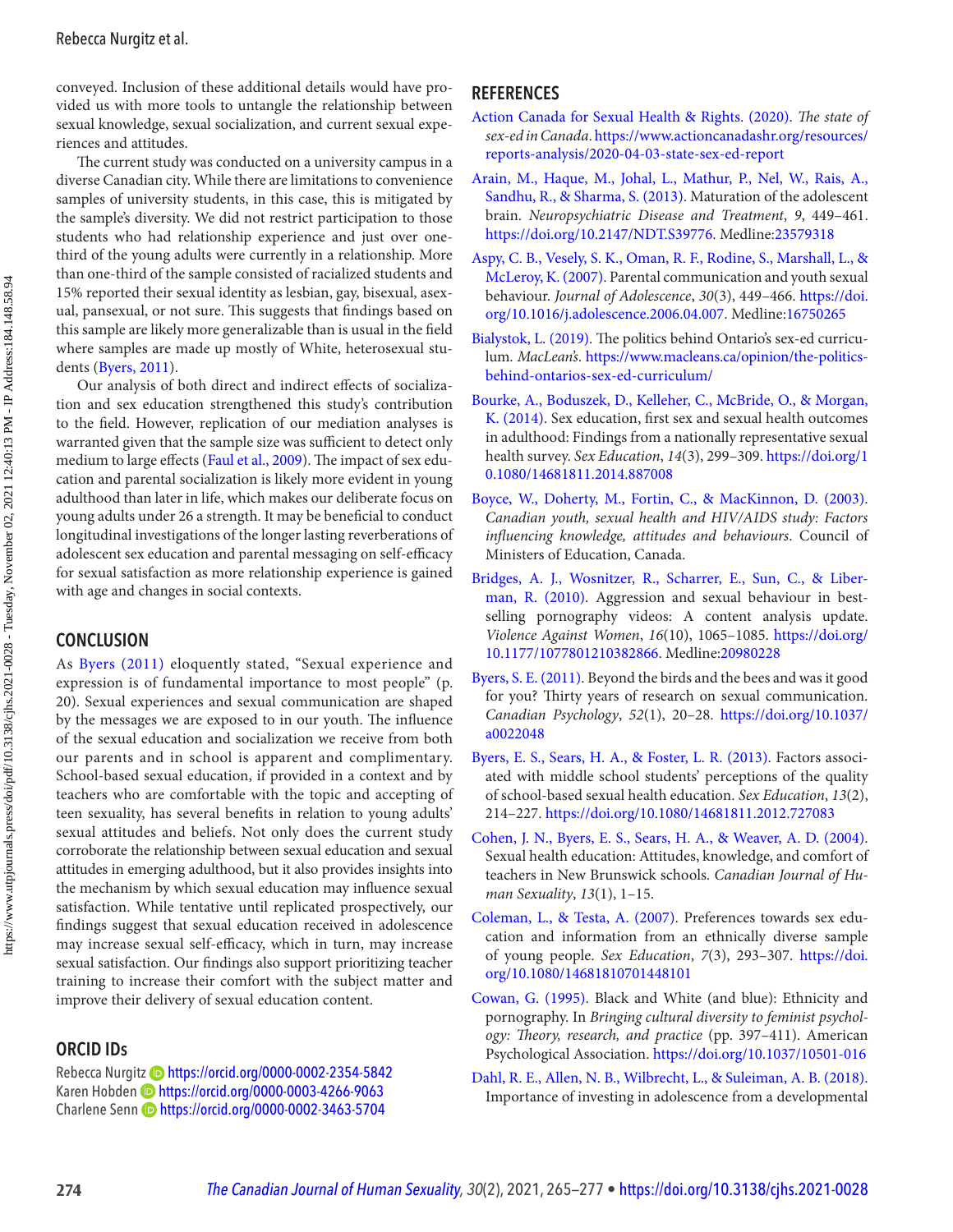<span id="page-11-0"></span>science perspective. Nature, 554(7693), 441-450. [https://doi.](https://doi.org/10.1038/nature25770) [org/10.1038/nature25770](https://doi.org/10.1038/nature25770). Medline:[29469094](https://preview.ncbi.nlm.nih.gov/pubmed/?term=29469094) 

- de Graaf, H., Vanwesenbeeck, I., Meijer, S., Woertman, L., & Meeus, W. (2009). Sexual trajectories during adolescence: Relation to demographic characteristics and sexual risk. Archives of Sexual Behavior, 38(2), 276-282. [https://doi.org/10.1007/](https://doi.org/10.1007/s10508-007-9281-1) [s10508-007-9281-1](https://doi.org/10.1007/s10508-007-9281-1). Medline:[18165892](https://preview.ncbi.nlm.nih.gov/pubmed/?term=18165892)
- Diiorio, C., Pluhar, E., & Belcher, L. (2003). Parent-child communication about sexuality: A review of the literature from 1980–2002. Journal of HIV/AIDS Prevention & Education for Adolescents & Children, 5( 3–4 ), 7 – 32 . [https://doi.org/10.1300/](https://doi.org/10.1300/j129v05n03_02) [j129v05n03\\_02](https://doi.org/10.1300/j129v05n03_02)
- Ethier, K. A., Kann, L., & McManus, T. (2018). Sexual intercourse among high school students—29 states and United States overall, 2005-2015. Morbidity and Mortality Weekly Report, 66(51-52), 1393. [https://doi.org/10.15585/mmwr.](https://doi.org/10.15585/mmwr.mm665152a1) [mm665152a1](https://doi.org/10.15585/mmwr.mm665152a1). Medline:[29300723](https://preview.ncbi.nlm.nih.gov/pubmed/?term=29300723)
- Evans, R., Widman, L., & Goldey, K. (2020). The role of adolescent sex education in sexual satisfaction among LGB+ and heterosexual young adults. American Journal of Sexuality Education, 15(3), 310-335. [https://doi.org/10.1080/15546128.20](https://doi.org/10.1080/15546128.2020.1763883) [20.1763883](https://doi.org/10.1080/15546128.2020.1763883)
- Evans, R., Widman, L., Kamke, K., & Stewart, J. L. (2020). Gender differences in parents' communication with their adolescent children about sexual risk and sex-positive topics. The Journal of Sex Research, 57(2), 177-188. [https://doi.org/10.108](https://doi.org/10.1080/00224499.2019.1661345) [0/00224499.2019.1661345](https://doi.org/10.1080/00224499.2019.1661345). Medline:[31517541](https://preview.ncbi.nlm.nih.gov/pubmed/?term=31517541)
- Farré, J. M., Montejo, A. L., Agulló, M., Granero, R., Chiclana Actis, C., Villena, A., Maideu, E., Sánchez, M., Fernández-Aranda, F., Jiménez-Murcia, S., & Mestre-Bach, G. (2020). Pornography use in adolescents and its clinical implications. Journal of Clinical Medicine, 9(11), 3625. [https://doi.org/10.3390/](https://doi.org/10.3390/jcm9113625) [jcm9113625](https://doi.org/10.3390/jcm9113625). Medline:[33187153](https://preview.ncbi.nlm.nih.gov/pubmed/?term=33187153)
- Faul, F., Erdfelder, E., Buchner, A., & Lang, A. G. (2009). Statistical power analyses using G\* Power 3.1: Tests for correlation and regression analyses. Behavior Research Methods, 41(4), 1149-1160. <https://doi.org/10.3758/brm.41.4.1149>. Medline:[19897823](https://preview.ncbi.nlm.nih.gov/pubmed/?term=19897823)
- Fine, M. (1988). Sexuality, schooling, and adolescent females: The missing discourse of desire. Harvard Educational Review, 58( 1 ), 29 – 53 . <https://doi.org/10.17763/haer.58.1.u0468k1v2n2n8242>
- Fine, M., & McClelland, S. I. (2006). Sexuality education and desire: Still missing after all these years. Harvard Educational Review, 76(3), 297-338. https://doi.org/10.17763/haer.76.3.w50 [42g23122n6703](https://doi.org/10.17763/haer.76.3.w5042g23122n6703)
- Finer, L. B., & Philbin, J. M. (2014). Trends in ages at key reproductive transitions in the United States, 1951-2010. Women's Health Issues, 24(3), e271-e279. [https://doi.org/10.1016/j.](https://doi.org/10.1016/j.whi.2014.02.002) [whi.2014.02.002.](https://doi.org/10.1016/j.whi.2014.02.002) Medline:[24721149](https://preview.ncbi.nlm.nih.gov/pubmed/?term=24721149)
- Fortenberry, J. D. (2013). Puberty and adolescent sexuality. Hormones and Behavior, 64(2), 280-287. https://doi.org/10.1016/j. yhbeh.2013.03.007. Medline:[23998672](https://preview.ncbi.nlm.nih.gov/pubmed/?term=23998672)
- Fritz, N., Malic, V., Paul, B., & Zhou, Y. (2020). A descriptive analysis of the types, targets, and relative frequency of aggression in mainstream pornography. Archives of Sexual Behavior, 49(8), 3041-3053. [https://doi.org/10.1007/s10508-020-01773](https://doi.org/10.1007/s10508-020-01773-0)-[0.](https://doi.org/10.1007/s10508-020-01773-0) Medline:[32661813](https://preview.ncbi.nlm.nih.gov/pubmed/?term=32661813)
- Galinsky, A. M., & Sonenstein, F. L. (2011). The association between developmental assets and sexual enjoyment among emerging adults. Journal of Adolescent Health, 48(6), 610- 615 . <https://doi.org/10.1016/j.jadohealth.2010.09.008>. Medline:[21575822](https://preview.ncbi.nlm.nih.gov/pubmed/?term=21575822)
- Galinsky, A. M., & Sonenstein, F. L. (2013). Relationship commitment, perceived equity, and sexual enjoyment among young adults in the United States . Archives of Sexual Behavior, 42(1), 93-104. [https://doi.org/10.1007/s10508-012-0003-y.](https://doi.org/10.1007/s10508-012-0003-y) Medline:[23001497](https://preview.ncbi.nlm.nih.gov/pubmed/?term=23001497)
- Goldman, J. D. (2008). Responding to parental objections to school sexuality education: A selection of 12 objections. Sex Education, 8(4), 415-438. https://doi.org/10.1080/14681810802433952
- Hendrick, S. S., & Hendrick, C. (1987). Love and sex attitudes and religious beliefs. Journal of Social and Clinical Psychology, 5( 3 ), 391 – 398 . <https://doi.org/10.1521/jscp.1987.5.3.391>
- Hendrick, C., Hendrick, S. S., & Reich, D. A. (2006). The brief sexual attitudes scale. Journal of Sex Research, 43(1), 76-86. https:// [doi.org/10.1080/00224490609552301](https://doi.org/10.1080/00224490609552301). Medline:[16817070](https://preview.ncbi.nlm.nih.gov/pubmed/?term=16817070)
- Jerman, P., & Constantine, N. A. (2010). Demographic and psychological predictors of parent-adolescent communication about sex: A representative statewide analysis . Journal of Youth Adolescence, 39(10), 1164-1174. https://doi.org/10.1007/ [s10964-010-9546-1](https://doi.org/10.1007/s10964-010-9546-1). Medline:[20458614](https://preview.ncbi.nlm.nih.gov/pubmed/?term=20458614)
- Kirby, D., & Laris, B. A. (2009). Effective curriculum-based sex and STD/HIV education programs for adolescents. Child Development Perspectives, 3(1), 21-29. https://doi.org/10.1111/ [j.1750-8606.2008.00071.x](https://doi.org/10.1111/j.1750-8606.2008.00071.x)
- [Klein, D. \(1984\)](#page-5-0). Knowledge, Attitude and Behavior Changes as a Result of Sex Education. Journal of Sex Education and Therapy, 10(1), 26-30. [https://doi.org/10.1080/01614576.1984.110](https://doi.org/10.1080/01614576.1984.11074791)  [74791](https://doi.org/10.1080/01614576.1984.11074791)
- Klein, D. (1998). The sexuality education program feature/ program outcome inventory. In C. M. Davis, W. L. Yarber, R. Bauserman, G. Schreer, & S. L. Davis (Eds.), Handbook of sexuality-related measures (pp. 206-208). Sage.
- Koch, P. B. (2009). Promoting positive sexual health practice for university students: What works? Presentation at the World Congress for Sexual Health, Gothenburg, Sweden .
- Koch, P. B., Colaco, C., & Porter, A. W. (2013). Sexual health practices self-efficacy scale. In T. D. Fisher, C. M. Davis, W. L. Yarber, & S. Davis (Eds.), Handbook of sexuality-related measures (3rd ed., pp. 345-347). Routledge.
- Lawrance, K., Byers, E. S., & Cohen, J. (2011). Interpersonal exchange model of sexual satisfaction questionnaire. In T. D. Fisher, C. M. Davis, W. L. Yarber, & S. Davis (Eds.), Handbook of sexuality-related measures ( 3rd ed., pp. 525 – 530 ). Routledge .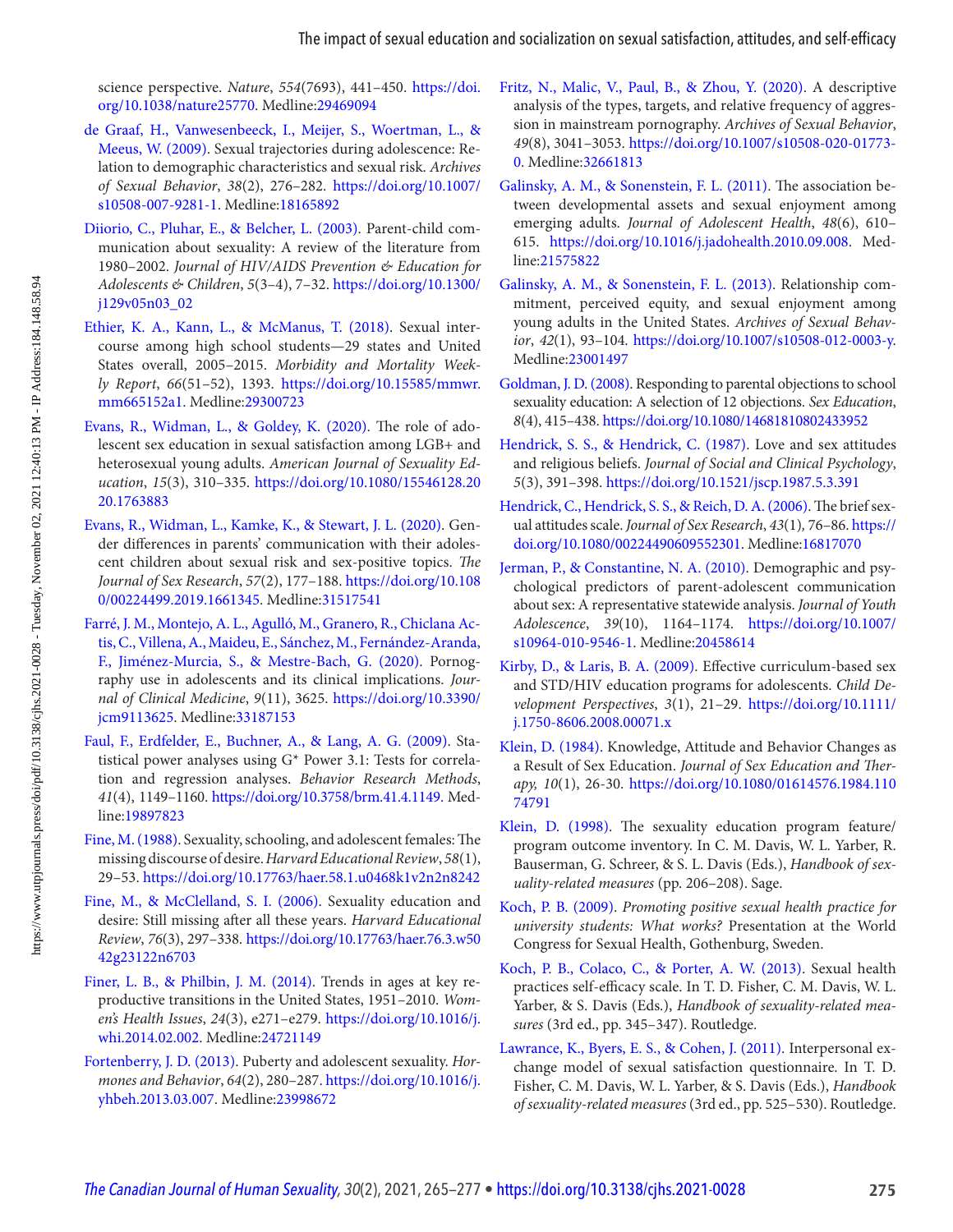- <span id="page-12-0"></span>Levin, D. S., Ward, L. M., & Neilson, E. C. (2012). Formative sexual communications, sexual agency and coercion, and youth sexual health. Social Service Review, 86(3), 487-516. https:// [doi.org/10.1086/667785](https://doi.org/10.1086/667785)
- Lindberg, L. D., & Maddow-Zimet, I. (2012). Consequences of sex education on teen and young adult sexual behaviors and outcomes. Journal of Adolescent Health, 51(4), 332-338. https:// [doi.org/10.1016/j.jadohealth.2011.12.028](https://doi.org/10.1016/j.jadohealth.2011.12.028). Medline:[22999833](https://preview.ncbi.nlm.nih.gov/pubmed/?term=22999833)
- Lottes, I. L., & Kuriloff, P. J. (1998). Sexual socialization instrument. In T. D. Fisher, C. M. Davis, W. L. Yarber, & S. Davis (Eds.), Handbook of sexuality-related measures (3rd ed., pp. 507-509). Routledge.
- Malacane, M., & Beckmeyer, J. J. (2016). A review of parent-based barriers to parent-adolescent communication about sex and sexuality: Implications for sex and family educators. American Journal of Sexuality Education, 11(1), 27-40. [http://](http://dx.doi.org/10.1080/15546128.2016.1146187) [dx.doi.org/10.1080/15546128.2016.1146187](http://dx.doi.org/10.1080/15546128.2016.1146187)
- Mark, K. P., Herbenick, D., Fortenberry, J. D., Sanders, S., & Reece, M. (2014). A psychometric comparison of three scales and a single-item measure to assess sexual satisfaction. The Journal of Sex Research, 51(2), 159-169. https://doi.org/10.1080/00224 [499.2013.816261](https://doi.org/10.1080/00224499.2013.816261). Medline:[24112135](https://preview.ncbi.nlm.nih.gov/pubmed/?term=24112135)
- Marston, C., & King, E. (2006). Factors that shape young people's sexual behaviour: A systematic review. The Lancet, 368(9547), 1581 – 1586 . Medline:[17084758](https://preview.ncbi.nlm.nih.gov/pubmed/?term=17084758)
- Maticka-Tyndale, E., McKay, A., & Barrett, M. (2001). Teenage sexual and reproductive behavior in developed countries. Country report for Canada. The Alan Guttmacher Institute. [https://](https://citeseerx.ist.psu.edu/viewdoc/download?doi=10.1.1.295.4001&rep=rep1&type=pdf) [citeseerx.ist.psu.edu/viewdoc/download?doi=10.1.1.295.](https://citeseerx.ist.psu.edu/viewdoc/download?doi=10.1.1.295.4001&rep=rep1&type=pdf) [4001&rep=rep1&type=pdf](https://citeseerx.ist.psu.edu/viewdoc/download?doi=10.1.1.295.4001&rep=rep1&type=pdf)
- Memon, M. A., Cheah, J., Ramayah, T., Ting, H., & Chuah, F. (2018). Mediation analysis issues and recommendations. Journal of Applied Structural Equation Modeling, 2(1), 1-9. https:// [doi.org/10.47263/JASEM.2\(1\)01](https://doi.org/10.47263/JASEM.2(1)01)
- [Ministry of Education, Ontario . \( 2015 \)](#page-9-0). The Ontario curriculum, grades 1–8: Health and physical education. [https://www.](https://www.oaith.ca/assets/files/2015%20Health%20and%20Physical%20Education%20Curriculum.pdf)  oaith.ca/assets/files/2015%20Health%20and%20Physical%20 [Education%20Curriculum.pdf](https://www.oaith.ca/assets/files/2015%20Health%20and%20Physical%20Education%20Curriculum.pdf)
- [Ministry of Education, Ontario . \( 2019 \)](#page-9-0). The Ontario curriculum, grades 1–8: Health and physical education. [http://www.edu.](http://www.edu.gov.on.ca/eng/curriculum/elementary/2019-health-physical-education-grades-1to8.pdf) [gov.on.ca/eng/curriculum/elementary/2019-health-physical](http://www.edu.gov.on.ca/eng/curriculum/elementary/2019-health-physical-education-grades-1to8.pdf)[education-grades-1to8.pdf](http://www.edu.gov.on.ca/eng/curriculum/elementary/2019-health-physical-education-grades-1to8.pdf)
- Moore, S. M., & Rosenthal, D. A. (2007). Sexuality in adolescence: Current trends. Routledge.
- Morgan, E. M., Thorne, A., & Zurbriggen, E. L. (2010). A longitudinal study of conversations with parents about sex and dating during college. Developmental Psychology, 46(1), 136-150. <https://doi.org/10.1037/a0016931>. Medline:[20053013](https://preview.ncbi.nlm.nih.gov/pubmed/?term=20053013)
- Newby, K., Wallace, L. M., Dunn, O., & Brown, K. E. (2012). A survey of English teenagers' sexual experience and preferences for school-based sex education. Sex Education, 12(2), 231-251 . <https://doi.org/10.1080/14681811.2011.615582>
- Owens, E. W., Behun, R. J., Manning, J. C., & Reid, R. C. (2012). The impact of Internet pornography on adolescents: A review of the research. Sexual Addiction & Compulsivity, 19(1-2), 99-122 . <https://doi.org/10.1080/10720162.2012.660431>
- Pedersen, W., & Blekesaune, M. (2003). Sexual satisfaction in young adulthood: Cohabitation, committed dating or unattached life? Acta Sociologica, 46(3), 179-193. https://doi. [org/10.1177/00016993030463001](https://doi.org/10.1177/00016993030463001)
- Peper, J. S., & Dahl, R. E. (2013). The teenage brain: Surging hormones—Brain-behavior interactions during puberty. Current Directions in Psychological Science, 22(2), 134-139. <https://doi.org/10.1177/0963721412473755>
- Peter, J., & Valkenburg, P. M. (2009). Adolescents' exposure to sexually explicit internet material and sexual satisfaction: A longitudinal study. Human Communication Research, 35(2), 171 – 194 . <https://doi.org/10.1111/j.1468-2958.2009.01343.x>
- [Peter, J., & Valkenburg, P. M. \(2016\)](#page-1-0). Adolescents and pornography: A review of 20 years of research. The Journal of Sex Research, 53(4-5), 509-531. [https://doi.org/10.1080/00224499.20](https://doi.org/10.1080/00224499.2016.1143441)  [16.1143441](https://doi.org/10.1080/00224499.2016.1143441)
- Petersen, J. L., & Hyde, J. S. (2011). Gender differences in sexual attitudes and behaviours: A review of meta-analytic results and large datasets. Journal of Sex Research, 48(2-3), 149-165. https:// [doi.org/10.1080/00224499.2011.551851](https://doi.org/10.1080/00224499.2011.551851). Medline:[21409712](https://preview.ncbi.nlm.nih.gov/pubmed/?term=21409712)
- Preacher, K. J., & Hayes, A. F. (2004). SPSS and SAS procedures for estimating indirect effects in simple mediation models. Behavior Research Methods, Instruments, & Computers, 36(4), 717-731. <https://doi.org/10.3758/bf03206553>. Medline:[15641418](https://preview.ncbi.nlm.nih.gov/pubmed/?term=15641418)
- The Public Health Agency of Canada. (2008). The Canadian guidelines for sexual health education. Ministry of Health. <http://sieccan.org/pdf/guidelines-eng.pdf>
- [Reiss, I. L. \(1964\)](#page-3-0). The Scaling of Premarital Sexual Permissiveness. Journal of Marriage and Family, 26(2), 188-198. [https://](https://doi.org/10.2307/349726)  [doi.org/10.2307/349726](https://doi.org/10.2307/349726)
- Rogers, A. A. (2017). Parent-adolescent sexual communication and adolescents' sexual behaviors: A conceptual model and systematic review. Adolescent Research Review, 2(4), 293 – 313 . <https://doi.org/10.1007/s40894-016-0049-5>. Medline:[21321027](https://preview.ncbi.nlm.nih.gov/pubmed/?term=21321027)
- Rothman, E. F., Beckmeyer, J. J., Herbenick, D., Fu, T.-C., Dodge, B., & Dennis Fortenberry, J. (2021). The prevalence of using pornography for information about how to have sex: Findings from a nationally representative survey of U.S. adolescents and young adults. Archives of Sexual Behavior, 50, 629-646. https:// [doi.org/10.1007/s10508-020-01877-7](https://doi.org/10.1007/s10508-020-01877-7). Medline:[33398696](https://preview.ncbi.nlm.nih.gov/pubmed/?term=33398696)
- Rothman, E. F., Kaczmarsky, C., Burke, N., Jansen, E., & Baughman, A. (2015). "Without porn ... I wouldn't know half the things I know now": A qualitative study of pornography use among a sample of urban, low-income, Black and Hispanic youth. The Journal of Sex Research, 52(7), 736-746. https://doi. [org/10.1080/00224499.2014.960908](https://doi.org/10.1080/00224499.2014.960908). Medline:[25350847](https://preview.ncbi.nlm.nih.gov/pubmed/?term=25350847)